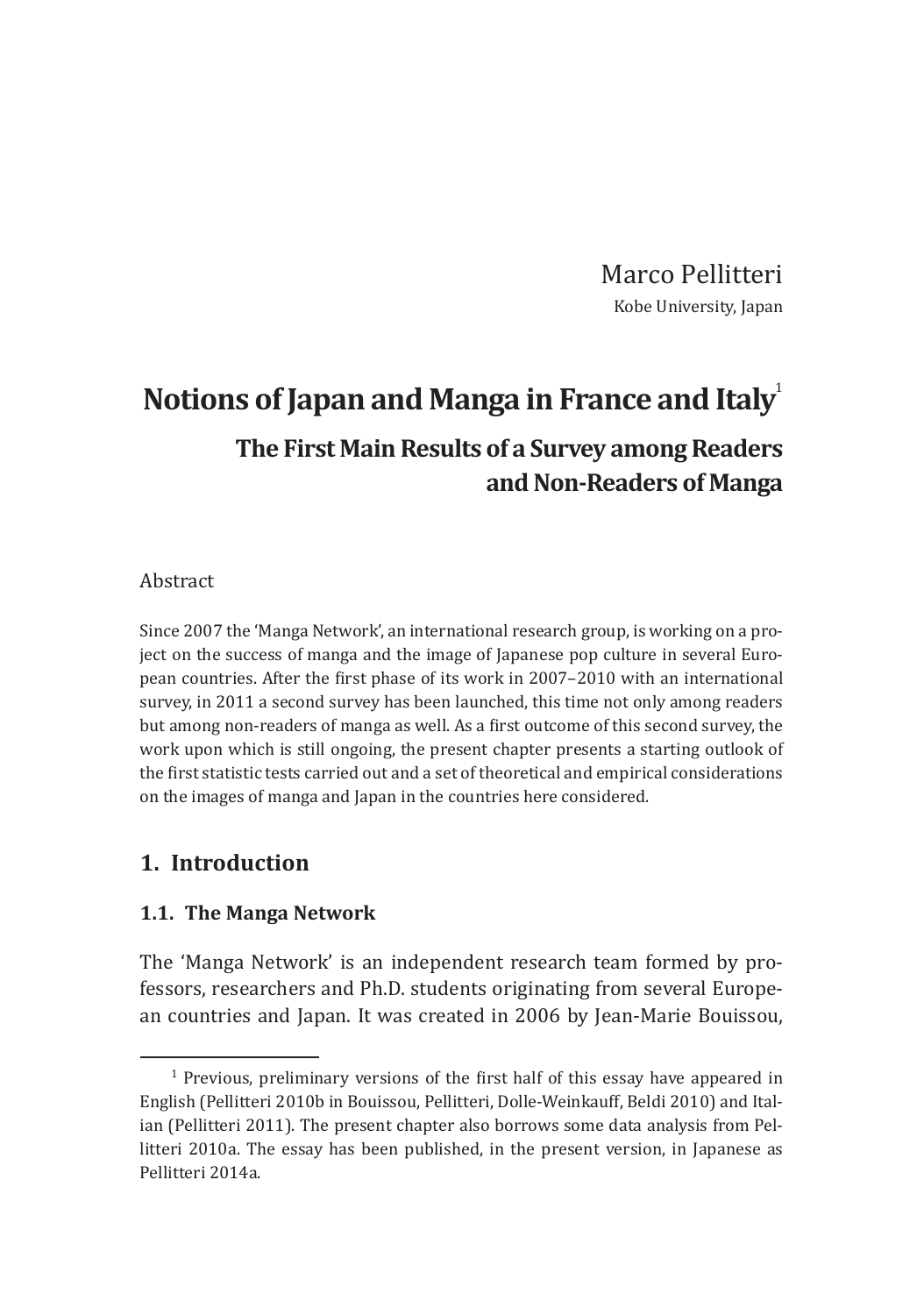a French historian and political scientist of contemporary Japan (Sciences-Po, Paris); Bernd Dolle-Weinkauff, a German expert in children's literature and a comics specialist (J.W. Goethe Universität, Frankfurt); and myself, an Italian cultural sociologist and a scholar in visual narratives; with the financial support – in its first phase – of the Japan Foundation. Soon after the birth of the group, Japanese sociologist Kiyomitsu Yui (Kōbe University) joined it too. The Manga Network organized a workshop in 2006 and two international conferences on manga and J-culture<sup>2</sup> in 2007 and 2008, all in Paris, with such participants as Hiroki Azuma, Jaqueline Berndt, Gō Itō, Steffi Richter and other internationally renowned scholars. Its members have participated in several international conferences, invited lectures and workshops, propagating the results of the research group's work.

Since 2007 the Manga Network has been working on a multi-phase project, based on qualitative and quantitative methods and focused on the spread of manga and the notions of Japan and Japanese popular culture in several European countries. In 2007–2008 the group conducted a first survey based on a questionnaire which was circulated among over 1,200 respondents of four European countries (France, Germany, Italy, Switzerland), then undertaking an analysis of the data acquired and getting a revealing picture of the success of manga in those European countries and of the related fan practices and opinions. In 2010– 2011 the group launched a second European survey, this time not only among readers but also, as a control group, among non-readers of manga; it also extended the methods' array to several face-to-face interviews. As a first outcome of this second survey – the work of data input and analysis on which is still ongoing – I here present the results based on the data input so far and a set of theoretical and empirical considerations<sup>3</sup>.

<sup>&</sup>lt;sup>2</sup> For the term 'J-culture' refer to Richter, Berndt et al. 2008, especially Richter 2008. In this essay, the J-cultural areas taken into account are manga and anime.

 $3$  At the time in which this chapter is published in the present book, I am currently working as a JSPS fellow with a research project precisely focused on the implementation and development of new phases of this surveys and data analyses.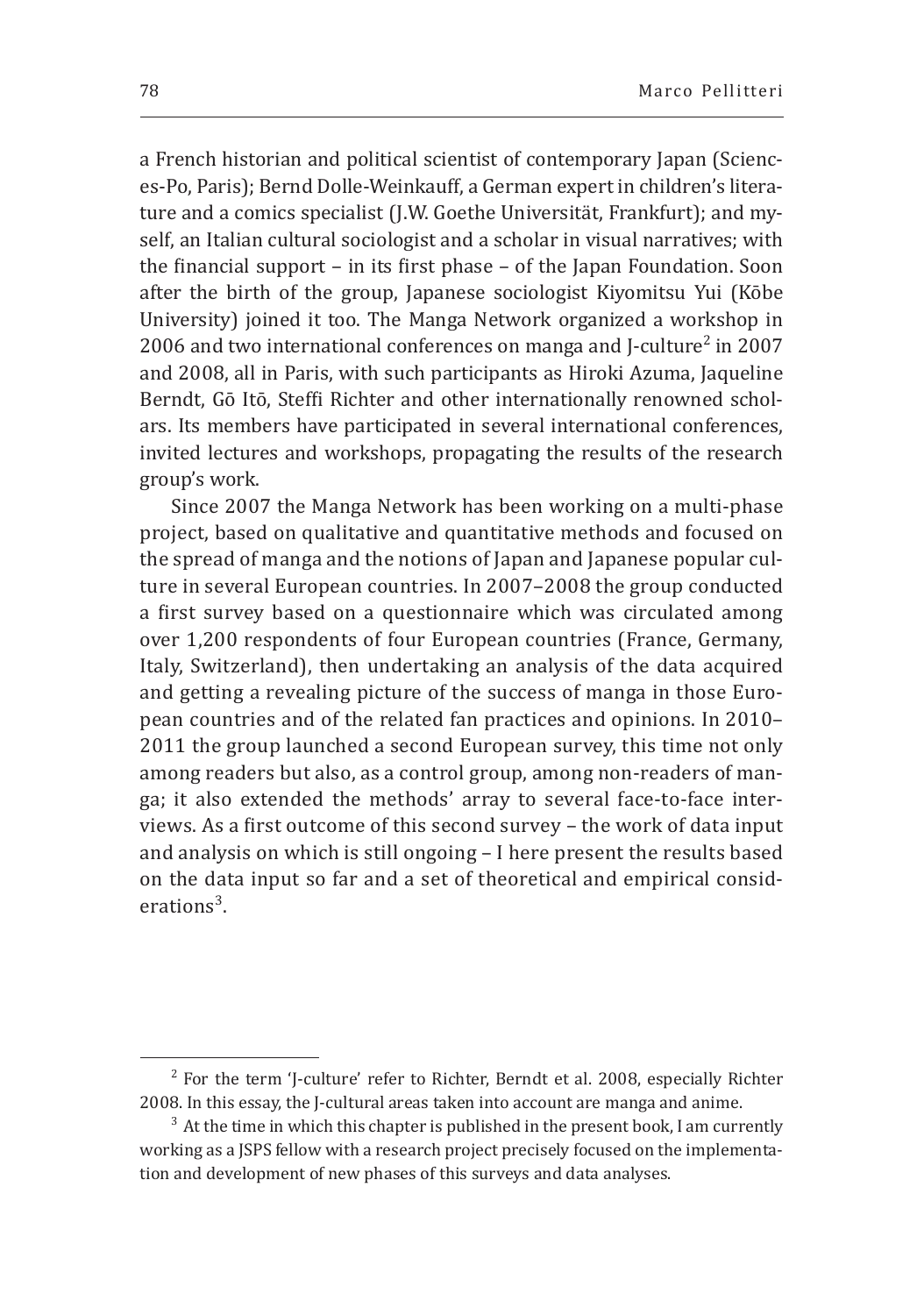# **1.2. Importance and Risks of Quantitative Research on Manga Readership**

Japanese manga's popularity is a big phenomenon<sup>4</sup>. It was exactly in order to investigate its success in Europe that the Manga Network was formed; it is also worth noticing that it is the first research team of its kind<sup>5</sup>. This tells us much about the novelty of the topic and the fact that manga as a social and economic fact was passing unobserved by most European academics in disciplines such as sociology, economics, international relations. The Manga Network's surveys may have limits of their own, as our group had to face several difficulties in terms of methodology, due to limitations of economic and organizational kind. However, they are the first structured efforts in order to acquire wide-range and in-depth information on the issue of manga in Europe at large, and on manga's audiences: their socio-demographic composition, their opinions, their relations with manga as a form of reading and objects to spend money for, the social contexts in which readers live, and finally the inner, profound reasons why manga are loved, read, purchased and exchanged among peers. We have chosen to define this research framework 'a sociology of manga fans'.

One of the research group's central goals – along with that of understanding the role of manga in the lives of their actual readers – is that of discovering new information on the ways manga have been thought of among people who have never approached this medium, in order to see what the main differences about the image of manga between manga readers and manga non-readers are. This is one possible and effective analysis path in order to acquire more data and knowledge about the actual influence of manga on the different ways Japan may have been perceived in European countries<sup>6</sup>.

<sup>4</sup>*Manga* is, in the Japanese context, the term designating comics of any type and format (be they Japanese or not); but for the non-Japanese, the word only designates comic strips, comic series and comic books made in Japan by Japanese creators. Here, when I speak of the arrival and success of manga in the Western world, the reference is to Japanese comics only.

<sup>5</sup> More recently (Summer 2013), another – indeed interesting and useful – survey has been launched by the website *Anime France*, focusing on a related topic: the impact and consumption of Japanese animation in France. Cf. Animefrance.fr.

 $6$  For detailed discussion see Bouissou 2012, which is complementary to the present essay.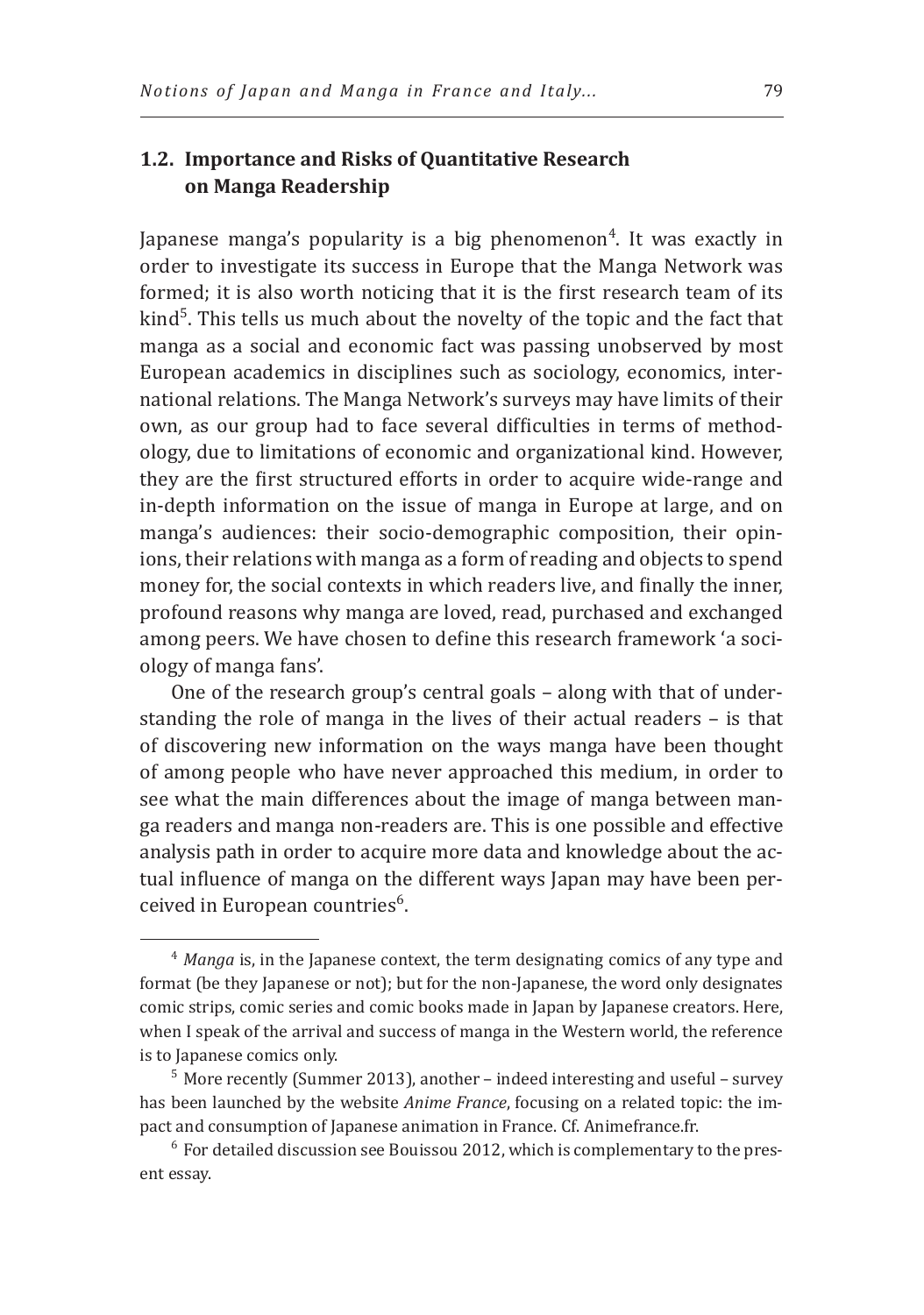Below, I present a general view on the success of manga in its European main national markets, in order to contextualize the aims and scope of our work; I then sum up the research conducted so far; and finally I introduce the main results of the second survey.

# **2. The Manga Markets in Europe**<sup>7</sup>

## **2.1. Starting Considerations**

In this section, general information on the most relevant national markets of manga in Europe is provided. This information concerns the mid- and late 2000s, which, for the Manga Network, formed the basis upon which the surveys were conducted.

The information is still relevant and should also be put in perspective, because in the most lucrative markets (i.e. Italy, France, Spain, Germany) the mid-2000s were the period of highest official expansion of manga: after 2007 the sells began to shrink, due to several factors, including the growing use of scanlations<sup>8</sup> and, very likely, the decrease of the euro's purchase power. This means that not only this information, but also all the data collected with our surveys, record the commercial climax of manga's popularity in Europe. That is also why the Manga Network's data, collected between 2007 and 2011, are still so useful for the understanding of the impact of manga on the success of J-culture in Europe and vice versa.

 $<sup>7</sup>$  In this section, I neglect some areas of Europe where manga is actually success-</sup> fully marketed: (1) because they are not included in the research design; (2) because of lack of space and/or data; or (3) because – as for Great Britain – an analysis of such nations would be more fitting in comparison to the United States. On the contrary, the countries taken into account are: (1) the ones at the centre of the first survey (France, Italy, Germany, Switzerland); (2) those at the centre of the work currently completed via the second survey (again, France and Italy); (3) those that constitute the worthiest nations to be ideally researched for the understanding of the success of manga, due to their developed comics cultures and manga sellings.

 $8$  Scanlation is a fan practice consisting in the digital acquisition of the pages of manga works, the amateur translation from Japanese into a local idiom and the illegal publication on the web, for free reading by other fans from all over the world.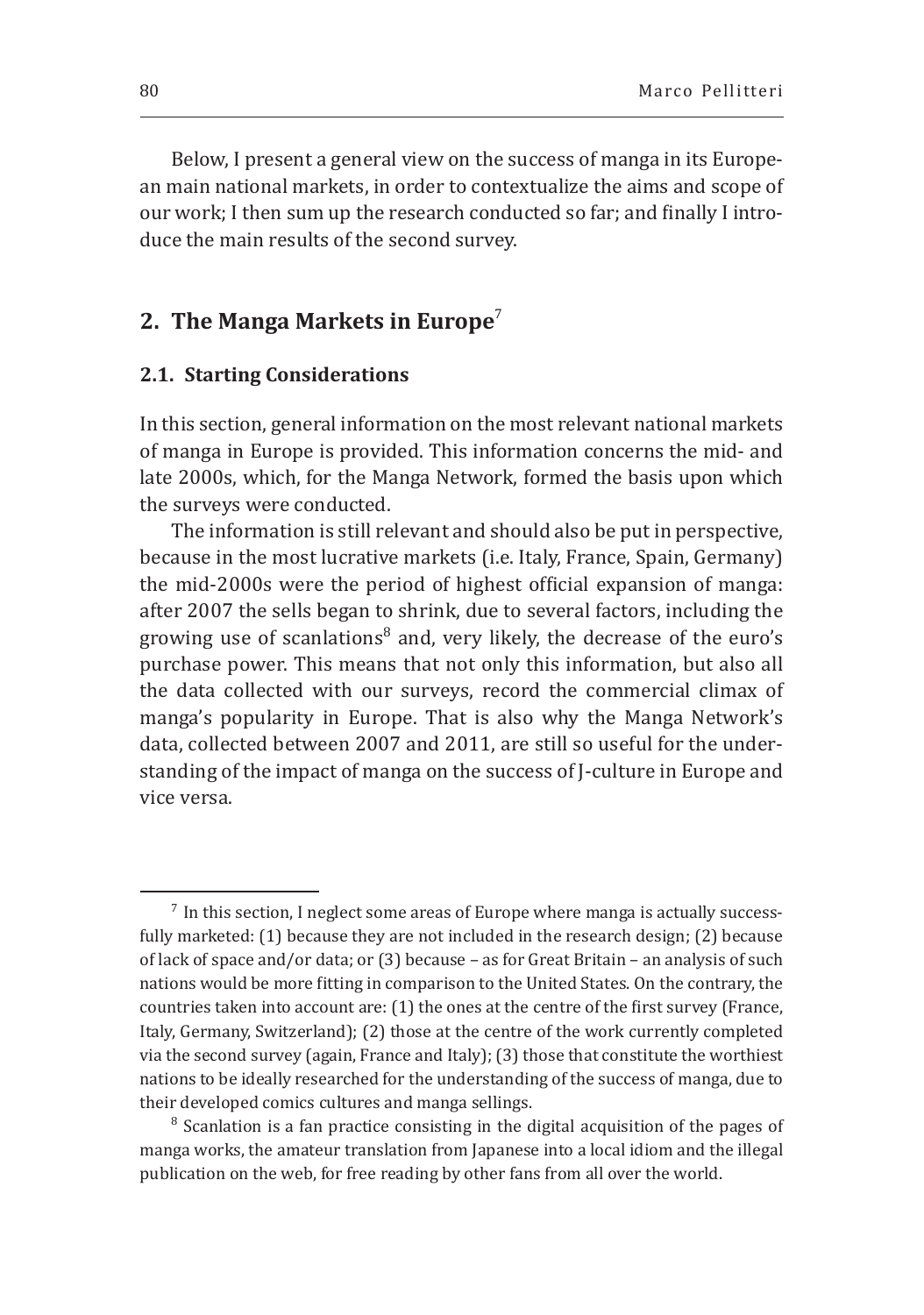## **2.2. General Figures**

The manga market outside Japan has been, at least from the early 1990s until the second half of the 2000s, literally thriving: in 2005, Asia (except Japan) filled 42% of it, the United States 36%, and the rest of the world 22% (JETRO 2005). However, what is not clear in these percentages is the impact of manga according to variables such as the population's size, the volume of the actual manga's readership in the single countries or the level of incomes. With more circumstantial data it would have been possible to see better the impact of manga in each nation, especially in Europe, a market made of many countries, in each one of which manga have arrived and gained success according to different histories and dynamics. Let us furthermore notice that in the United States of America (population: more than 300 million), the best selling manga in 2006 was *Naruto* #9 with about 100,000 copies (Hibbs 2007), whereas in France (64 millions), each new volume of *Naruto* sold around 130,000 during its first year on the market (*Le Monde*, 25 January 2008); in Italy (59 millions), single issues of series such as *Dragon Ball* have regularly sold, since the late 1990s and until at least the early 2000s, more than  $150,000$  copies monthly<sup>9</sup>.

#### Italy

Since 1990 Italy has been the largest manga market in Europe, but official figures on manga's sales are not divulged. One of the few verifiable information is that in 2005, 58% of the about 2,800 comics titles published were manga (1,624 in total) and, also, not few were Korean *manhwa*10*.* The all-times best-selling manga is the *Dragon Ball* deluxe edition, whose each issue, as said, used to sell about 150,000 copies since the second half of the 1990s; afterwards, the best sellers – *Inuyasha* and *One Piece –* reached no more than 75,000 copies per volume, partly because of a richer and more wide-ranging general supply. Ten houses publish/published manga: Dinyt, D/Visual, Shin Vision (only manga); Star Comics, Flashbook, Hazard (mainly manga); Coconino Press, Panini, Kappa, Gp Publish-

<sup>&</sup>lt;sup>9</sup> This and the following figures concerning the sellings of manga in Italy are not official, but anyway strongly reliable. They have been provided to me by Mr Andrea Baricordi, former editor-in-chief of the manga line at Edizioni Star Comics, one of the main Italian publishers of manga including *Dragon Ball*, *Inuyasha*, *One Piece*.

<sup>&</sup>lt;sup>10</sup> Cf. Zaccagnino, Contrari 2007: 2; for each country, these statistics include all the new volumes of already running series.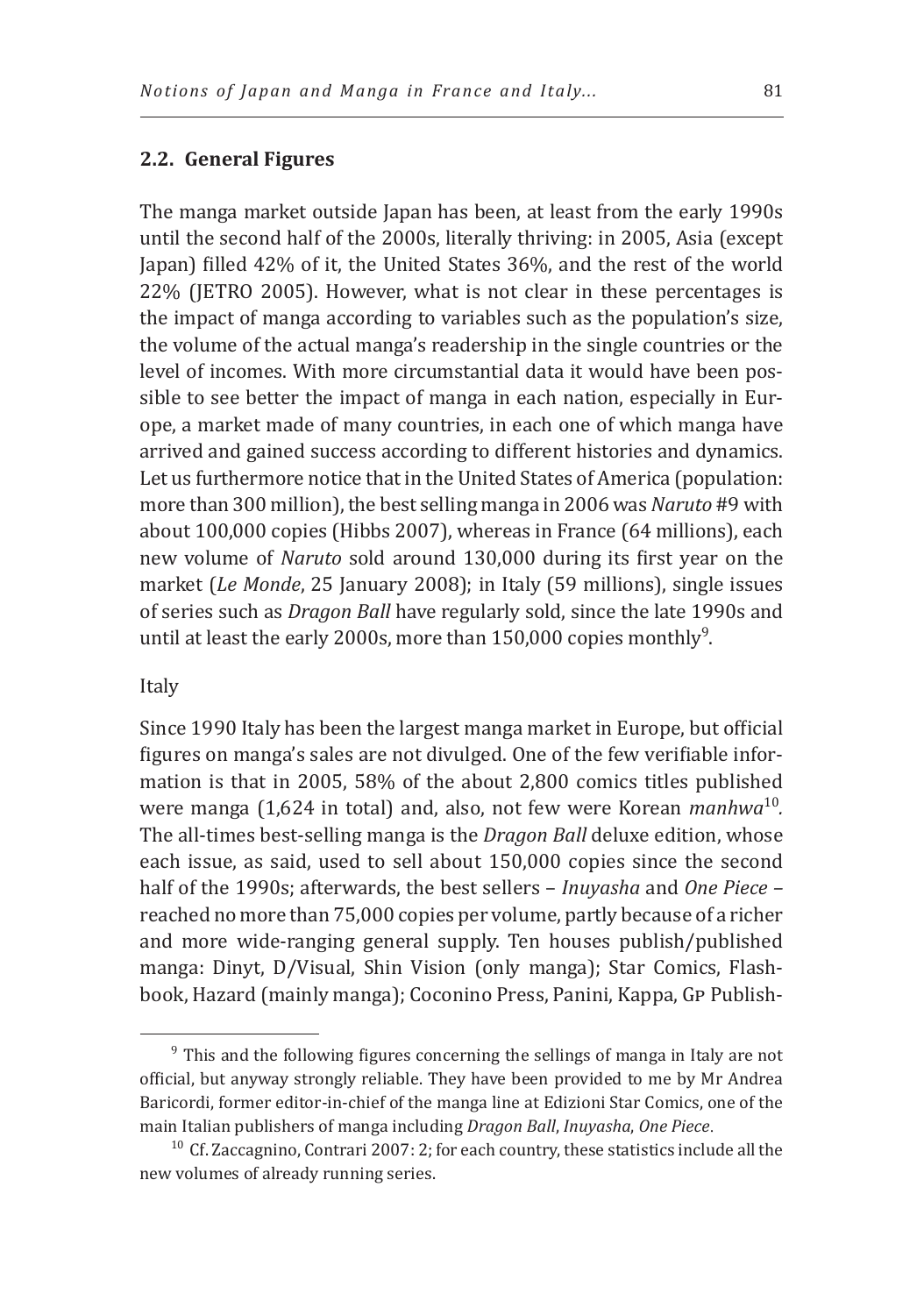ing and Play Press (manga among other kinds of comics). Occasionally also big mainstream publishers like Einaudi, Mondadori or Rizzoli, which normally do not deal with manga, publish some titles.

## France

France used to lag behind Italy: until 2000-2001, the new manga titles published each year in Italy were about the quintuple of those published in France. But between 2001 and 2005, manga increased their presence in France by 500%. In 2001, there were only 269 new manga and manhwa titles published. In 2006, new titles from Asia reached 1,418 – comprising 1,110 manga titles, about 250 manhwa, but also newcomers from China, Singapore (6), Taiwan (1) and India (1, in a slightly 'manga-ish' style) – accounting for  $44.4\%$  of the newly published comics<sup>11</sup>. This made France the second largest European manga market.

The structure of the French manga publishing business is unique: as for 2004, no less than 37 new publishing houses entered the field<sup>12</sup>, about 20% of whom failed soon. Most of them were bottom-up enterprises started by manga fans, often people with an academic background in business school and/or coming from the world of bookstores and fanzines, whereas the big publishers shunned manga. Glénat, Tonkam, Delcourt and Soleil are the most famous publishers of this 'first generation'. But since manga have proved a profitable business, big publishing houses have also rushed into the field (Hachette, Dargaud, Casterman, Flammarion, Le Seuil), as well as minor companies<sup>13</sup>, while those of the first generation have merged<sup>14</sup> and new small publishers keep entering the market<sup>15</sup>.

#### Germany

Germany is, since the mid-2000s, the third and arguably the most interesting European market for manga (Dolle-Weinkauff 2006). Due to the lack of a strong local production, Japanese comics account ever since for about 70% of all the comics sold. A peculiar feature is that manga's audience is mostly

 $11$  About 2001: cf. Pasamonik 2005; about 2006: cf. Pasamonik 2006a and Zaccagnino, Contrari 2007: 2.

<sup>&</sup>lt;sup>12</sup> For a complete list cf. Dunis, Krecina 2004.

<sup>&</sup>lt;sup>13</sup> Éditions Philippe Picquier.

 $14$  Delcourt and Tonkam joined hands in 2006, and Soleil now heads a consortium of six publishers.

<sup>&</sup>lt;sup>15</sup> IMHO, Cornelius.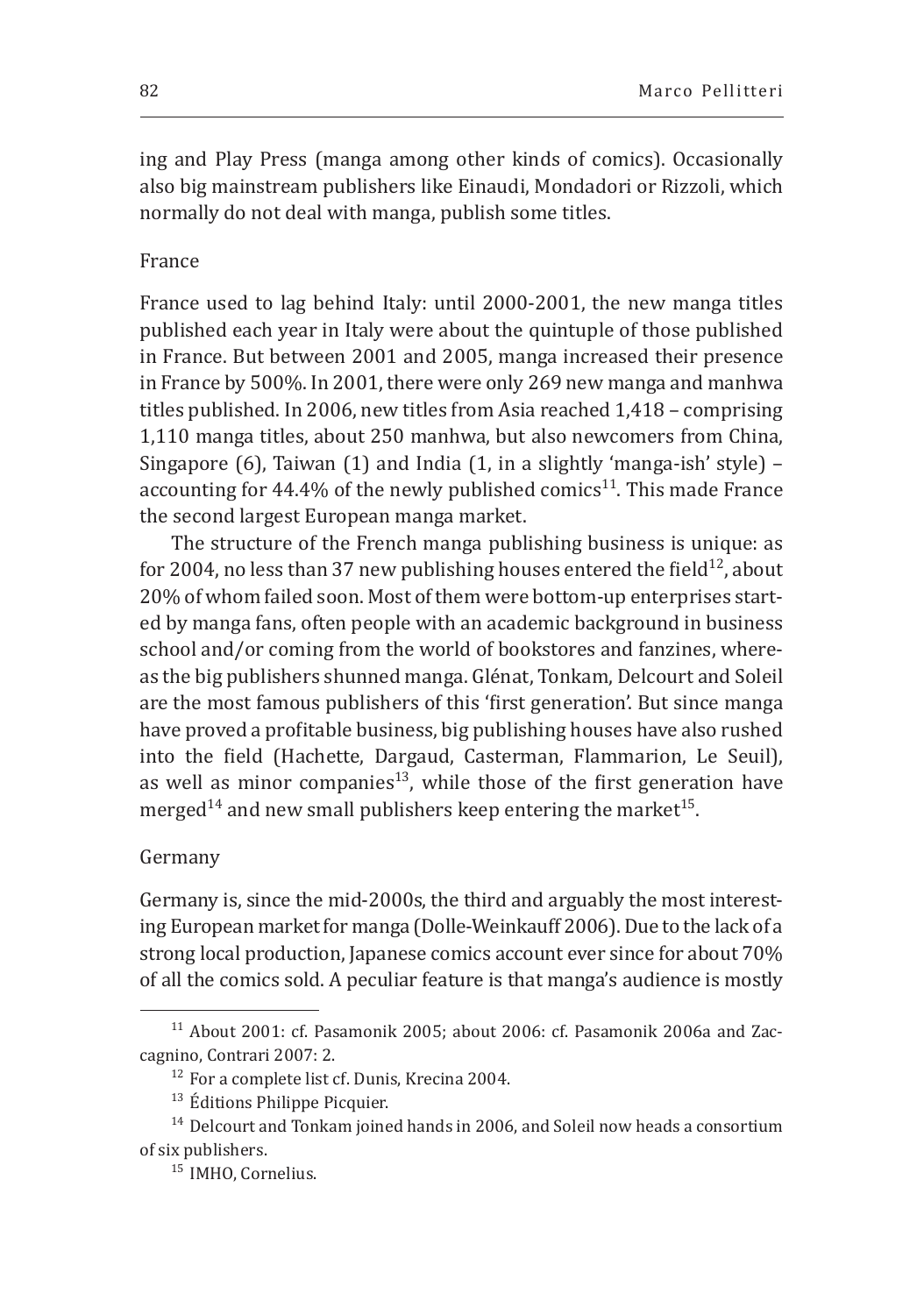female, whereas in other countries it is more evenly divided between genders. Also, the lack of polemics on manga's alleged futility has allowed an undisturbed increase of sales. In ten years (1997–2006) the revenue in manga sellings rose exponentially from 3 to 70 million euro. The best sellers were *Dragon Ball*, *Sailor Moon*, *Inuyasha* and *Meitantei Conan*. Each one of the latter two has reached by 2005 the million copies sold, but still pale in comparison to *Dragon Ball*, the absolute record holder with over 6 million copies sold between 1997 and 2006 and still doing well afterwards. The main publishers are either German (Carlsen, although initially Danish), European (Egmont from Denmark, Panini from Italy) or Japanese/American (TokyoPop; after the closing of the Los Angeles headquarters, TokyoPop's only offices are today in Europe, namely in Hamburg).

## Switzerland<sup>16</sup>

Switzerland, 8 million people, distinguishes itself from other European markets by the fact that it is divided into three linguistic regions, matching the zones exchange with France, Germany and Austria, Italy. Switzerland has never developed a strong entertainment industry: most media contents made available to Swiss consumers are imported directly from the neighbouring countries. Manga is no exception. Thus, the Swiss market reflects those of its neighbours, just on a smaller scale. Accordingly, manga has remained a niche market in Switzerland, concerning mostly teenagers and young adults under 30.

In the French-speaking regions, manga constitute about 30% of the whole comics sector like in France, and the top-selling titles of the last five years include *Naruto*, *One Piece, Fairy Tales, Fullmetal Alchemist, Bleach, Death Note, Pandora Hearts, Eyeshield 21, Pokémon* and *Yu-Gi-Oh!* However, besides such titles, the Francophone market has experienced a noticeable diversification in terms of genres. Until 2005–2006, the vast majority of titles translated into French belonged to the *shōnen* (boys') category. However, *shōjo* (girls') manga have been taking more and more space on the shop shelves, with titles like *Nana*, *Fruits Basket*, *Vampire Knight*, *Maid Sama.*.. meeting a public of enthusiastic readers, mostly female.

The market of the Germanophone area also reflects that of its large neighbours. Like in Germany, shōjo series make up the large majority of

 $16$  This section on Switzerland has been kindly provided by Dr Ariane Beldi, Swiss member of the Manga Network, who participated in the first survey, collecting the data on her country.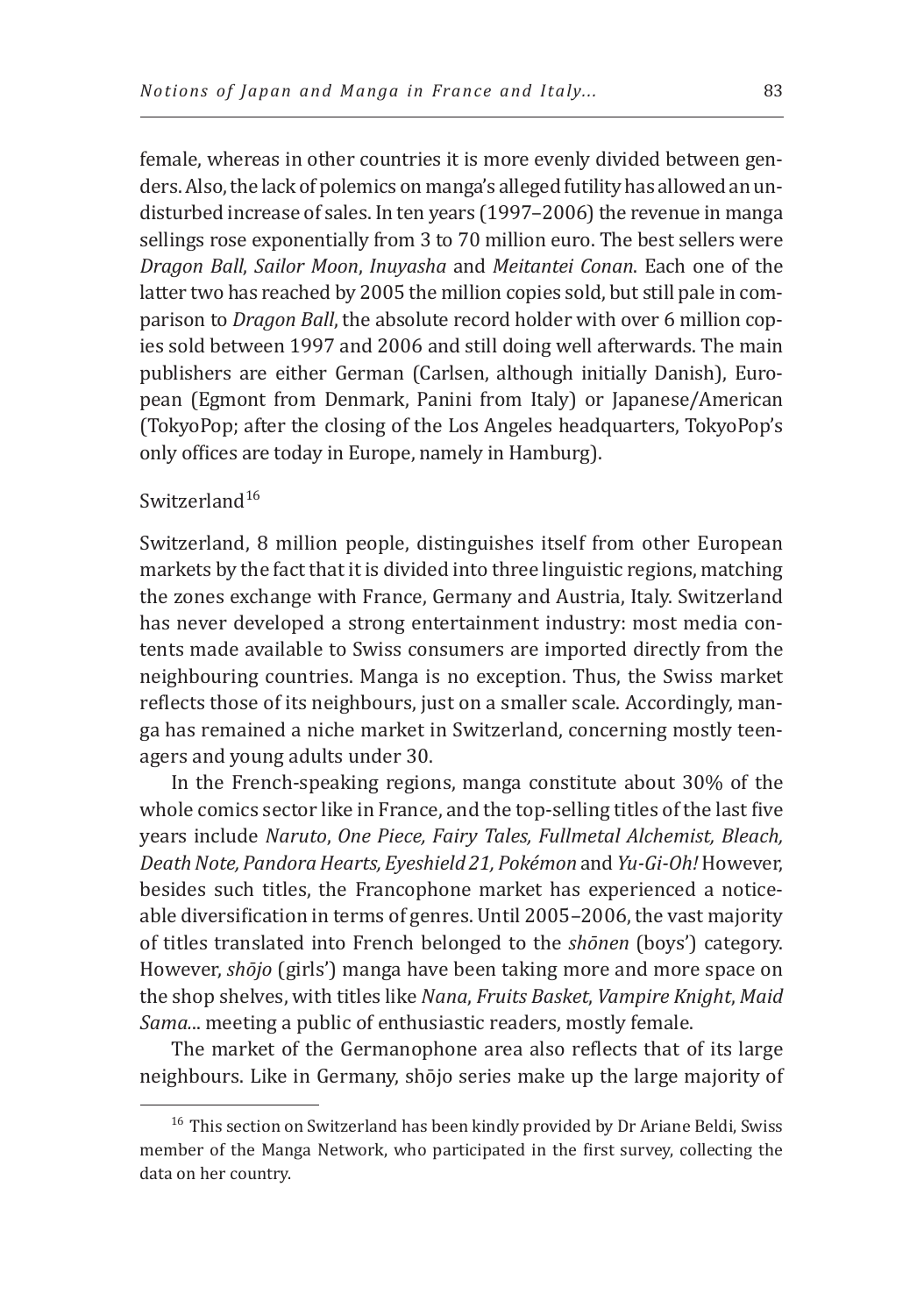manga sold. However, the Manga Network study on Swiss manga readership in 2007–2008 showed a slightly different picture from a reader's standpoint, since shōnen manga emerged as making up three out of the five most cited favorite series. Those were *Death Note*, *Naruto* and *Neon Genesis Evangelion*, the other two being *Sailor Moon* and *Inuyasha*.

Concerning the Italian-speaking area, the data is really scarce and difficult to come by. It is also the smallest region of the country, counting for hardly 5% of the Swiss population, that is about 400,000 people. However, one can probably state that the types of manga sold there must be the same as in Italy, not only because the media content available there is edited by Italian publishers, but also because most citizens of this region live just within a few minutes drive from North-Italian cities, where they often go shopping. Moreover, manga books (as well as anime DVDs) are 15–20% cheaper in Italy than in Switzerland.

#### Spain

In Spain, since the 1990s, the most important manga publishers are Norma Editorial, Glénat España, Planeta-DeAgostini, Mangaline, Ivrea and Selecta. At first, they made a marketing mistake – as happened also in Germany – by copying the American *modus operandi* and selling manga in comic book format<sup>17</sup>. The market stagnated at very low level, obliging the publishers to stop publication (Rodriguez de León 2005). Only since manga have been published as *tankōbon* (small format, b/w paperback)<sup>18</sup> have they gained a real success, in a second and more structured wave that, however, has recently turned into a new stagnation.

#### Belgium

Belgium is a bilingual country divided between Flanders (Dutch idiom) and Wallonia (French idiom), with a strong local tradition of *bande dessinée* (or BD). Its manga market has been steadily growing since the late 1990s, but figures are unavailable. Manga by all major European publishers are distributed in Belgium. Naturally, the supply is much richer in French language than in Dutch. In a country with such a rich comics cul-

<sup>&</sup>lt;sup>17</sup> 'Comic book format' here refers to the typical American comic book: 17x26 cm, between 22 and 32 pages, full-colour.

 $18$  And very often, also in Spain like in the other big European national markets (especially Italy, France, Germany), the tankōbon format maintains the Japanese reading direction from right to left, without the page mirroring.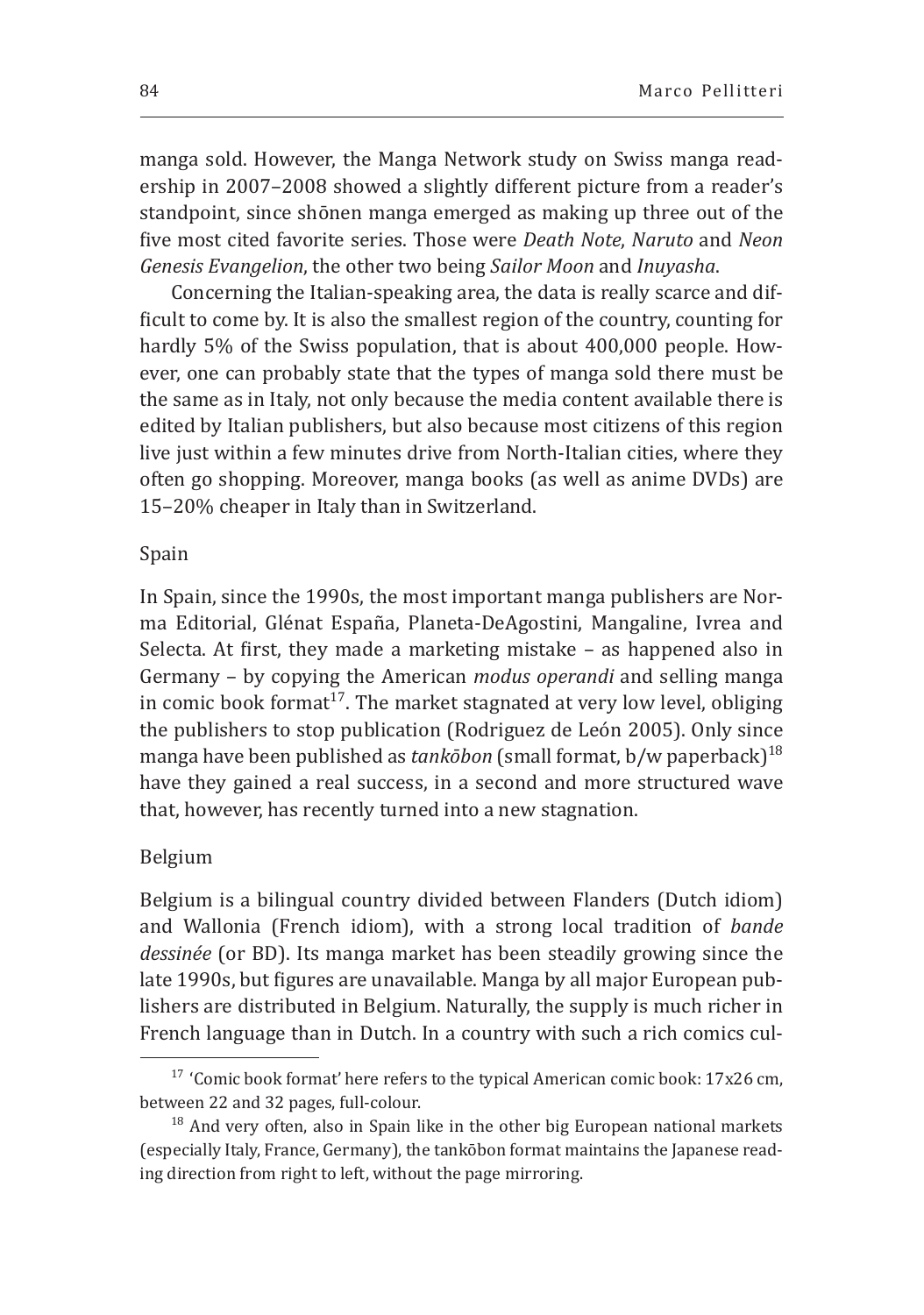ture as Belgium, the homeland of Hergé, most titles aim at general, and/or adult and well-educated audiences – like Osamu Tezuka's *Buddha*, Naoki Urasawa's *Monster* and the works of Jirō Taniguchi.

## Russia

Manga were unintentionally introduced in Russia in the 1980s by diplomats, who in their travels to Japan casually bought some manga magazines or volumes. The first Russian manga readers were the children of employees at Russian diplomatic offices (Alaniz 2005). The market has exploded since 2000, above all thanks to anime on TV and DVDs. Similarly to what happened in the USA (Leonard 2005), manga have grown from the fans: at first, thanks to underground imports and home-made copies, then with the professional publishers. The very first manga officially published was *Ranma ½*, by local venture Sakura Press in 2005.

# Poland

In this country comics have been struggling for years, between bad reputation and censorship. Nowadays, famous Polish artists like Grzegorz Rosiński, author of the *Thorgal* saga, sell in Poland very well. European BD takes 20% of the market but manga, which entered it in 2005, has conquered in a stroke a 70% share (Pasamonik 2005). This success owed much to two Japanese entrepreneurs, who started two Japanese-Polish publishing ventures – Japonica Polonica Fantastica (JPF) and Waneko. They have been joined by the Danish-German Egmont, which offers about one half of the Polish manga catalog. The situation has not changed that much in more recent years $19$ .

# **2.3. Final Considerations on the European Manga Markets**

This trend of 'Japanese' companies entering the market – a process begun in the United States in the 1980s – has also been at work elsewhere in Europe (Gō Nagai's production company and agency Dynamic Production established Dynamic Italia in Italy and Dynamic Vision in France as subsidiaries), but with little success because of the vigour of the domestic manga business; except in Germany, thanks to TokyoPop's Hamburg headquarters and entrepreneurial strength, which has allowed manga to reach about the same market share than in Poland.

<sup>19</sup> Cf. Bolałek 2011: 34–37, available at http://imrc.jp/lecture/2010/11/2.html.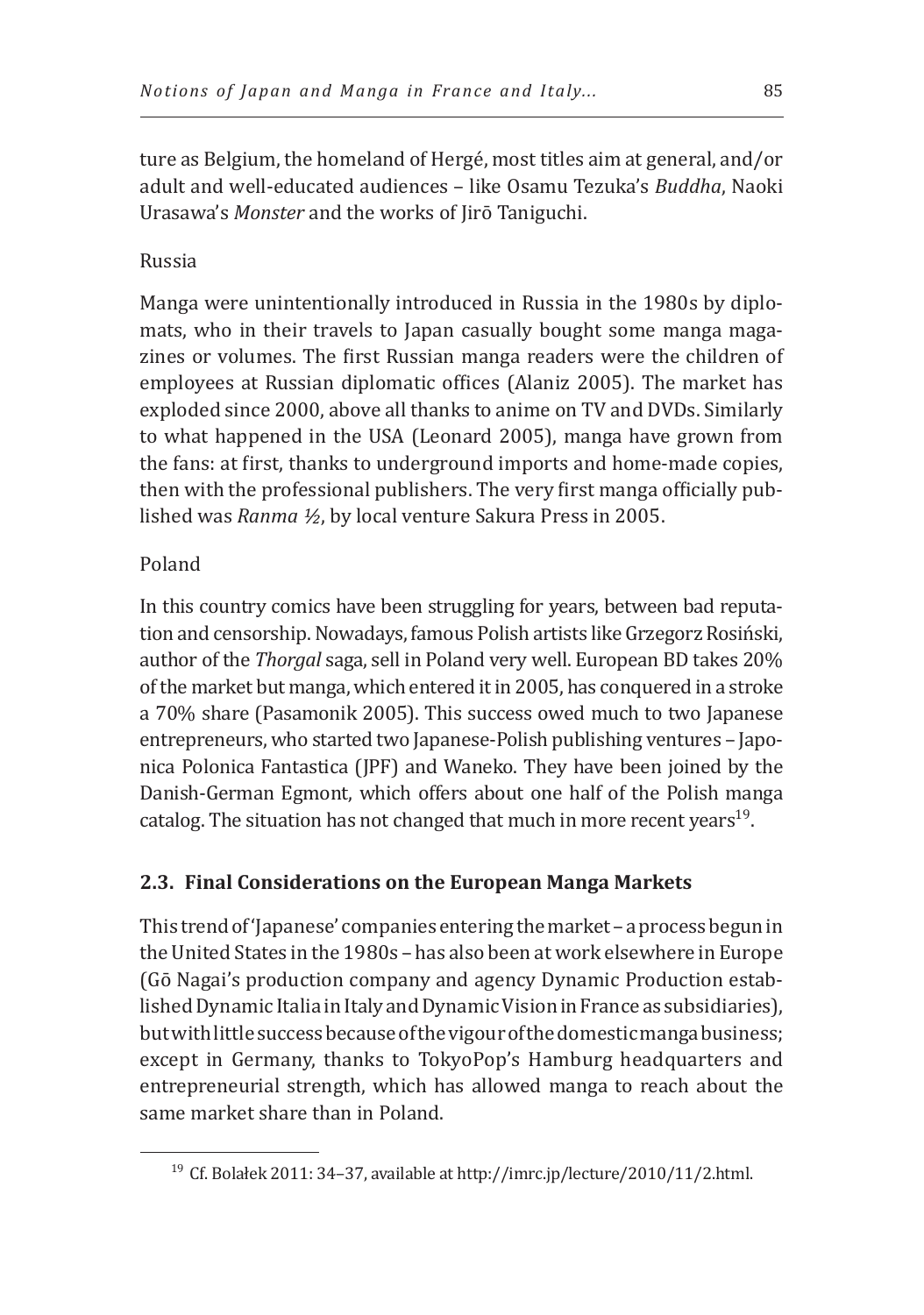In all this turmoil, new trends emerged in the European market. Manga have gained acceptance, and even some praise, among well-educated readers and literary critics. In France, since 2003, manga works regularly get prizes at the famous Festival d'Angoulême (the biggest European comics art festival), including the Best Album Award in 2007 given to Shigeru Mizuki's *NonNonBâ*; in Italy, a similar situation is recorded at *Lucca Comics & Games*, the biggest European comics commercial convention, where in 2010 Jirō Taniguchi was awarded the prize as best writer and artist.

Crossbreeding is also taking place. Here and there – mostly in France, Italy and Germany<sup>20</sup> – authors publish 'manga-ish' comics that in Europe have been often called 'euromanga'<sup>21</sup>. In 2006, Dargaud – traditional powerhouse of French comics – launched *Cosmo*, a line of comics mixing authors and styles from French-Belgian BD, American comics and Japanese manga (Pasamonik 2006b). Also, as the first generation of fans – those who had their first contact with Japanese manga in the wake of such anime series as *Alps no shōjo Heidi*, *UFO Robo Grendizer* (a.k.a. *Goldorak* in France and *Atlas Ufo Robot* in Italy) or *Candy Candy*, aired on television in Spain (since 1975), Italy (1977) and France (1978) – is now in their thirties or early fourties, manga culture is deepening and refining (Pellitteri 2006 and 2010c). The manga fandom now extends beyond the teenage base, to well-educated adult readers.

# **3. Research Design and Methodology**

In 2007–2008, the Manga Network circulated a 15-pages long questionnaire in France, Germany, Italy and Switzerland. It covered social, cultural, psychological and economical aspects of fan practices. Although the questionnaire used in each country was the same, the methods of collection and analysis did vary. In France, the questionnaires were first circulated as a Microsoft *Word* document in web forums gathering manga fans, then also distributed to people attending the *Japan Expo* convention<sup>22</sup> in July

 $20$  Cf. for Italy: Pellitteri 2006; for Germany: Egmont 2005 and Malone 2011, also at http://imrc.jp/lecture/2010/11/2.html.

<sup>21</sup>'Euromanga' In Japan refers to BD: cf. the *Euromanga* anthology, Asuka Shinsha, 8 volumes so far. But in Europe it means 'manga' (in the sense of 'Japanese-style comics') made by European creators.

<sup>&</sup>lt;sup>22</sup> With more than 80,000 people attending in three days, *Japan Expo* – started in 2000 with 3,200 – is by far the largest convention in Europe solely devoted to Japan and Japanese culture, there including manga.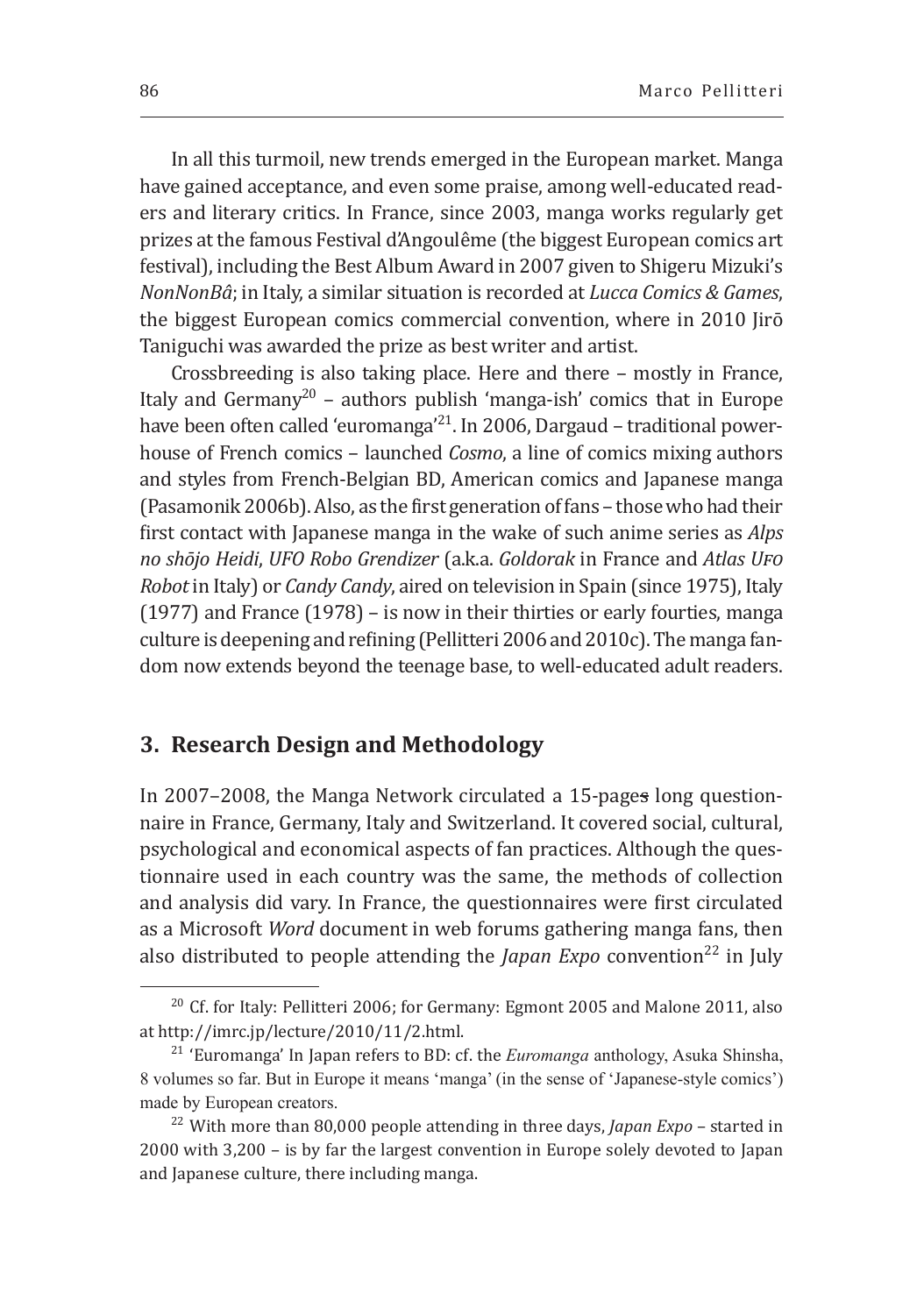2007; about 370 responses were recovered. In Italy (about 420 answers) and Germany (about 340 answers), the questionnaire was circulated via the web. In Switzerland, the questionnaire was circulated using the website SurveyMonkey.com; 76 people from the three Swiss linguistic regions answered it.

The apparent bias of these modes of dissemination is that the statistic samples were neither random nor generally representative, but 'self- -selected' (the respondents chose to answer). However, we meant to address mostly the hard-core fans, those who spend time in web forums and/or go to conventions and who are passionate enough to have spent up to 30-40 minutes to complete our very detailed questionnaire. In contrast, the younger cohort of schoolboys and -girls may have been underrepresented, because the questionnaire was not conceived for them (anyway, when queuing for a long time with nothing else to do, like the French fans did at *Japan Expo*'s entrance, the younger cohort did answer in large numbers). Despite these problematic features, the survey could be – as it has been – very well used for explorative and generally descriptive purposes related to the 'universe' of manga readers.

The data input and then general data analysis were conducted during 2008 and 2009; our first results were presented in conferences and published in journals. The main points of our investigations, as shown in previous publications of the Manga Network, concern the laying out of our 'sociology of manga fans' (Bouissou et al. 2010: 257), the origins of the first contact with manga by readers (*ibid.*: 258–259), the discovery and analysis of reading habits and practices (*ibid.*: 259), the social dimensions of fandom (*ibid.*: 260–261), the inner motivations for reading manga (*ibid.*: 261–263). For the first time in the history of studies on manga and their audiences, concrete figures were shown and commented, based on quantitative data. The scope and aim of this first survey were rather explorative/ descriptive than explanatory, and – besides a variety of hints and information towards a more explicative direction – linked the scenarios of manga consumption in Europe to a broader theme: that is, the role of manga (and *anime*) 23 in the alleged spread of a Japanese cultural 'power' in Europe and America.

Below, I will sum up the observations made on the data of that first survey.

<sup>&</sup>lt;sup>23</sup> Anime is the term generally used for Japanese animated cartoons, especially those for television but also for cinema, using the animated cartoon technique.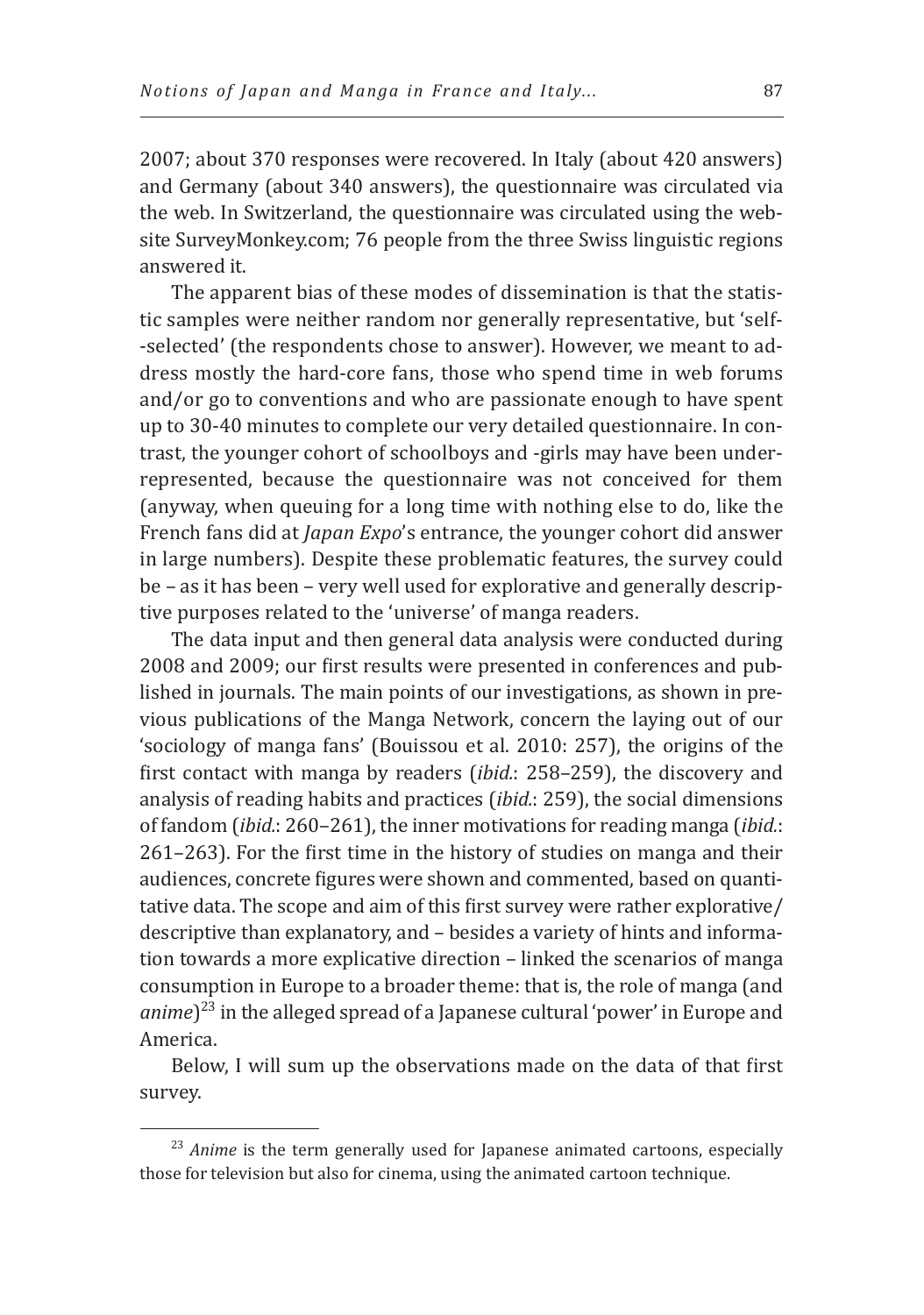Socio-Demographics of Manga Fans

• A gender axis emerged: in France, Italy and Switzerland there is a substantial balance in the number of male and female readers, whereas in Germany a large majority (80%) of readers are female. Another gendered axis appeared in the form of participation: male fans tend more to a still 'traditional' form of reading, while female fans are more inclined to a variety of fandom activities, especially in Germany and France (in Switzerland and Italy there is a more pronounced balance).

• Italy/France/Switzerland on the one side, and Germany on the other, are in counter position also for what concerns the age of readers: in Germany they are substantially younger. The reasons are not that complicated to find. (1) The different history of anime on television in these countries: in Germany the anime boom occurred in the late 1980s and early 1990s, whereas in the other three countries it happened between the late 1970s and the end of the 1980s, inspiring an older generation of TV-watchers than in Germany to read manga<sup>24</sup>; (2) the different role of comics in Germany by comparison to the other countries: Germany has no strong tradition in the production of comics.

• The majority of readers are mostly middle class, with a medium to high level of education.

#### Why to Read Manga / 1

Three main socio-cultural reasons were found.

• The previously existing habit of reading comics: only 29.5% of the respondents declared that they began to read manga *without* having read other kinds of comics before. That is, most fans used to read other kinds of comics before approaching/discovering manga.

• Manga as an early-age discovery and then a cultural consumption habit: 12.5% of the respondents declared to have discovered manga before they were 10 years old, 44.5% between 10 and 14 years of age, 29% during high school.

• The existence of a pronounced 'generation gap' between younger and older readers regarding the role of tv anime (and of the new media): for most young readers, manga is part of a multimedia menu, reading them is not necessarily due to the impact of  $Tv$  anime and the practice of reading

 $24$  On the concept of 'anime boom' in Japan and in European countries, cf. Pellitteri 2010c and 2014b.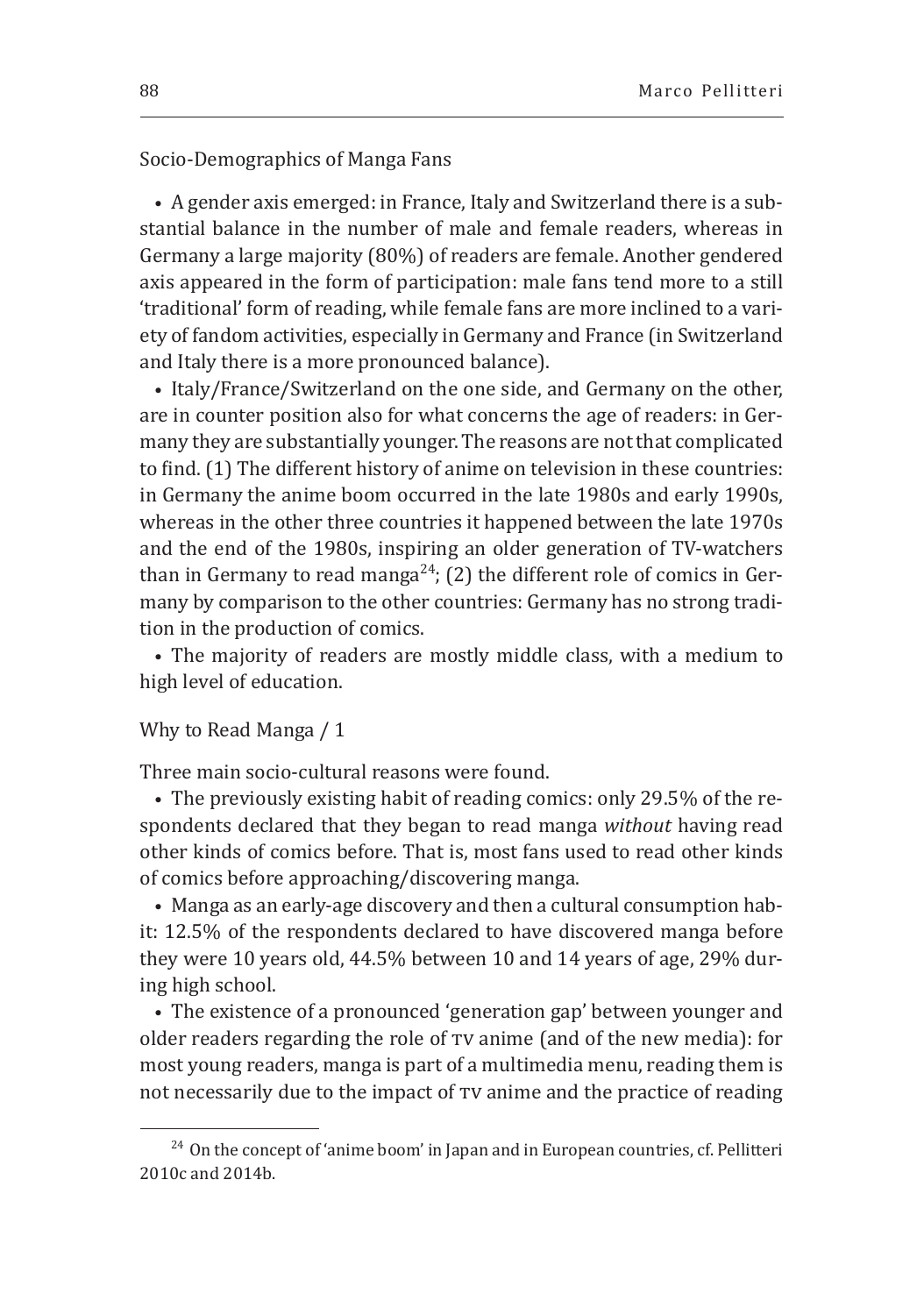and exchanging manga is characterized by 'distinction' in the Bourdieuan sense (Bourdieu 1979). For the older readers, manga reading, in the adult age, has in most cases a direct 'nostalgia effect' due to a previous, massive exposition to 'old'  $Tv$  anime during childhood.

Reading Habits and Practices

• Manga is a daily or weekly commitment: overall, 77% of readers practice reading at these paces. This percentage includes the reading of both paper manga and digital manga.

• 75.5% of the respondents would love to read more manga than they currently do.

• Manga are read in the local native languages and in English (by 51% of the respondents), but 22% of those who participated in the survey also read them in Japanese.

• Reading manga is a commercial committment, too: at the moment of the survey, manga were not simply read, they were regularly bought either in bookstores or in comics stores or (in France and Italy) also at newsstands25.

• Public libraries also play a role, especially in Germany and Switzerland (37% of the respondents in both of these two countries borrow manga at libraries) and France (28%).

Social Dimensions of Fandom / 1

Manga reading is a social practice in most cases.

- 39% of the respondents were introduced to manga by friends.
- 66% of the respondents introduced at least some friends to manga.

• Conversation with other manga readers is highly seeked and carried out (32%) and manga are often or at least sometimes discussed within the respondent's family (70%).

• Social participation is important in the exchange of manga volumes: 78% frequently exchange manga, in order to save money, make friends and discuss the titles read.

• Exchange is not only a matter of money; manga are, literally, 'a pleasure which must be shared': 56% of the respondents chose this definition in the related set of questions.

 $25$  In recent years, however, the role of scanlations has increased. Cf. below, 'Social dimensions of fandom / 2'.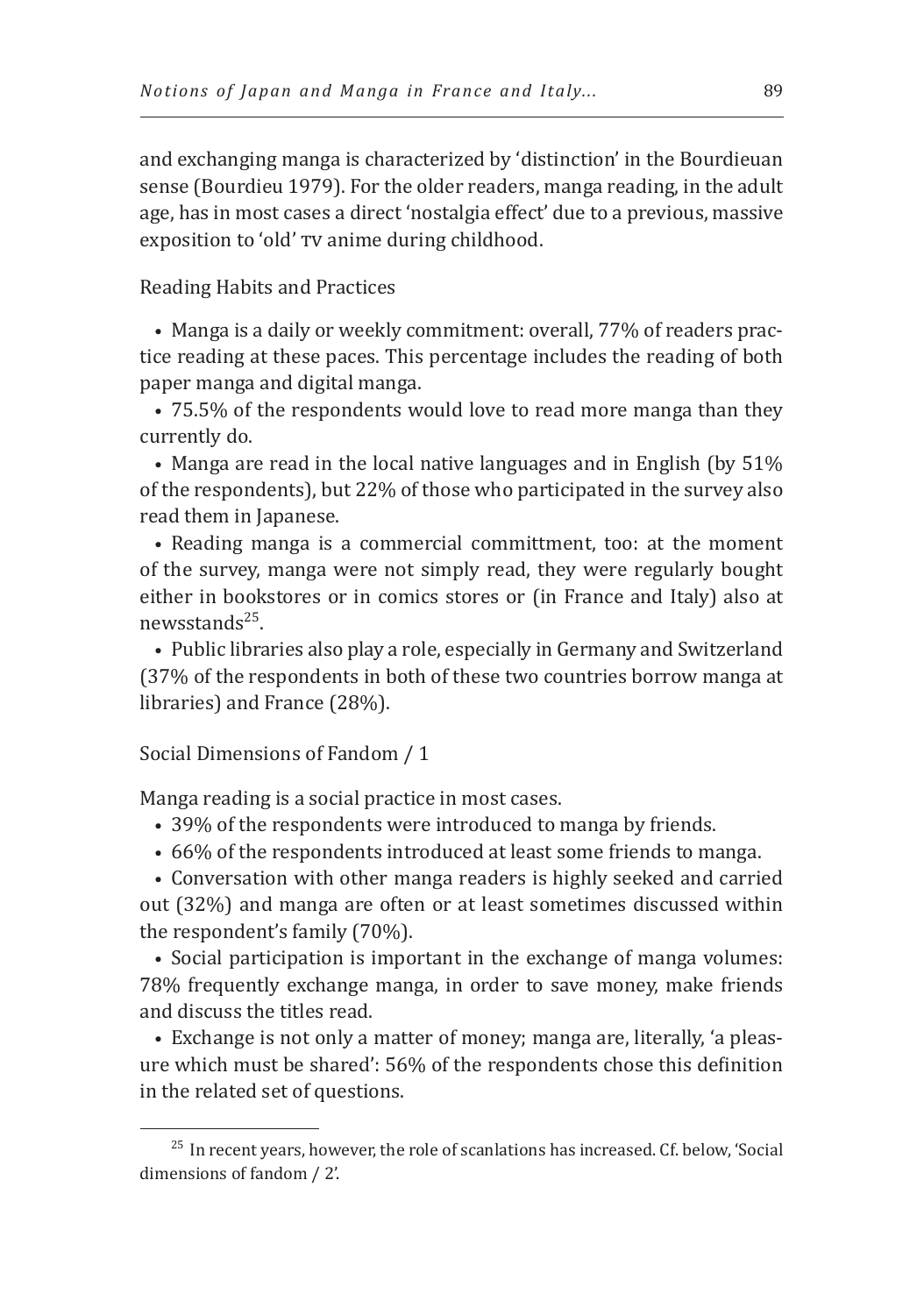## Social Dimensions of Fandom / 2

The internet is a privileged channel of social-cultural exchange, reading and purchase.

- 95% of the respondents visit manga-related websites on a regular basis.
- 62.5% regularly chat in manga-related web forums.
- 73% usually upload/download anime and manga series.
- 50% regularly buy manga via the web.
- 65.5% access manga in other languages through scanlations.
- 64% took part in manga conventions.
- 13.5% participated in cosplaying events.

Social Dimensions of Fandom / 3

The consumption of manga is not only a form of reading: it is a multifaceted practice.

• 81% share their practice with family: 72% with their spouse/companion, if in couple.

• 67% met other fans at school, university or workplace; and 86% of this subgroup actively interact with others who share their passion.

The strong amount of face-to-face relations suggests an interesting conclusion on the participatory aspect of manga culture. The intensity of the practice is in correlation with general behaviours and states of mind: 89% of the respondents declared that manga had a degree of influence upon their life (49% answered with the options 'extremely' or 'a lot').

Finally, manga have positive 'effects' on the life of the readers who answered the questionnaire: thanks to manga, 54% of them made new friends, 53.5% felt less stressed, 52% became or felt more dynamic, 32.5% learned new values.

Why to Read Manga / 2

• Among the reasons why to read manga there is a major escapist factor: for 67% of the respondents, reading manga is a form of break-out from everyday life; and it is also a stress-relieving factor (for 42% of the participants to the survey).

Nevertheless, escapism is not the only reason why, according to our data and our interpretation of them, manga are so much read. In fact, 15% of the respondents appreciate manga because the narratives reflect their own problems and experiences; 44.5% feel that manga characters are 'easy to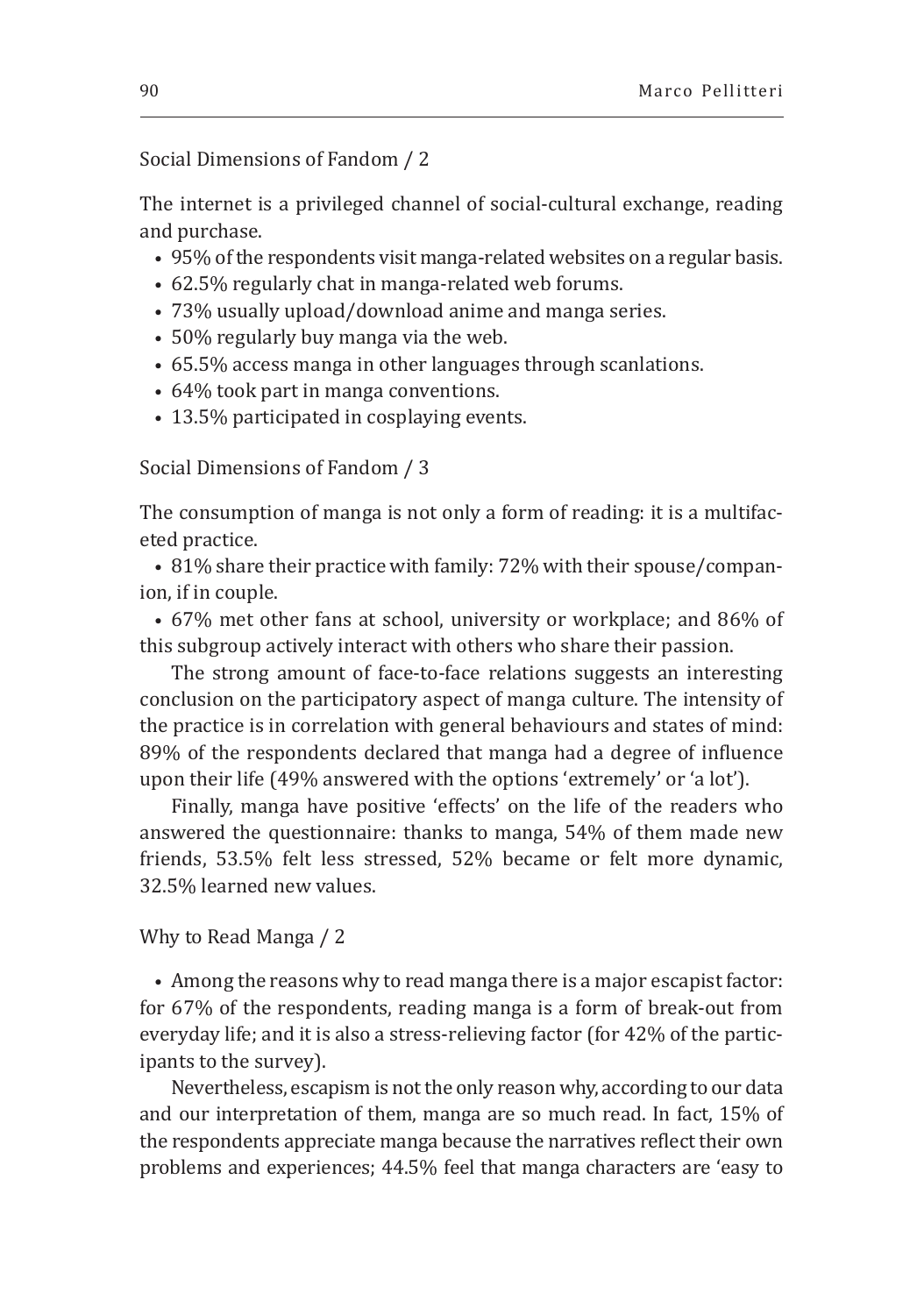identify with'; 36.5% think that manga can encourage reflection about life and society; and 34% state that manga heroes show qualities which readers wish to have. Besides, for 41.5% manga heroes are more emotionally attractive than characters of European/American comics. Thus, 'the common image of manga as a literature of escapism and manga readers as people looking primarily for (supposedly cheap) entertainment […] [is] only half of the story' (Bouissou, Pellitteri, Dolle-Weinkauff, Beldi 2010: 261)<sup>26</sup>.

# **3.1. Some of Our Provisional Conclusions at the End of the First Survey**

Among the many provisional conclusions we drew from the data we analysed, I would like to stress here, very schematically, some points in particular.

First of all, the almost total inability of European and American comics to attract certain kinds of readers (above all, women and girls) and, as a historical intersection, the central role of manga for many people who had not been comics readers, especially women but not only. Manga are perceived by the respondents of this survey as more 'modern' and 'dynamic' than European and American comics; here we see a spurious correlation with Japan, which is perceived as more modern and dynamic as well, according to the answers in the sets of questions related to the opinions on Japan. The success of manga, besides, has part of its roots in editorial formats, price and marketing strategies. Reading habits are, for a considerable percentage of readers, a sort of 'addiction': 20% of the respondents admitted that this practice is costly; 33% wish an acceleration of the publication pace.

Finally, content is important. Whereas a common prejudice against manga is that they contain much sex and violence, actually just 15.5% of the respondents declared to buy manga for this kind of contents; most readers long for complex narratives that are able to resonate with their daily life and experiences, especially in the case of the younger ones.

#### **3.2. General Methodology of the 2010–2012 Survey**

In the subsequent steps of our work we decided to extend the array of our research questions. After the first survey, the group launched a new survey addressed this time not only to readers of manga but also to non-readers.

 $26$  The other sentences quoted in the rest of this section were written by respondents of the survey in the spaces left free for open comments.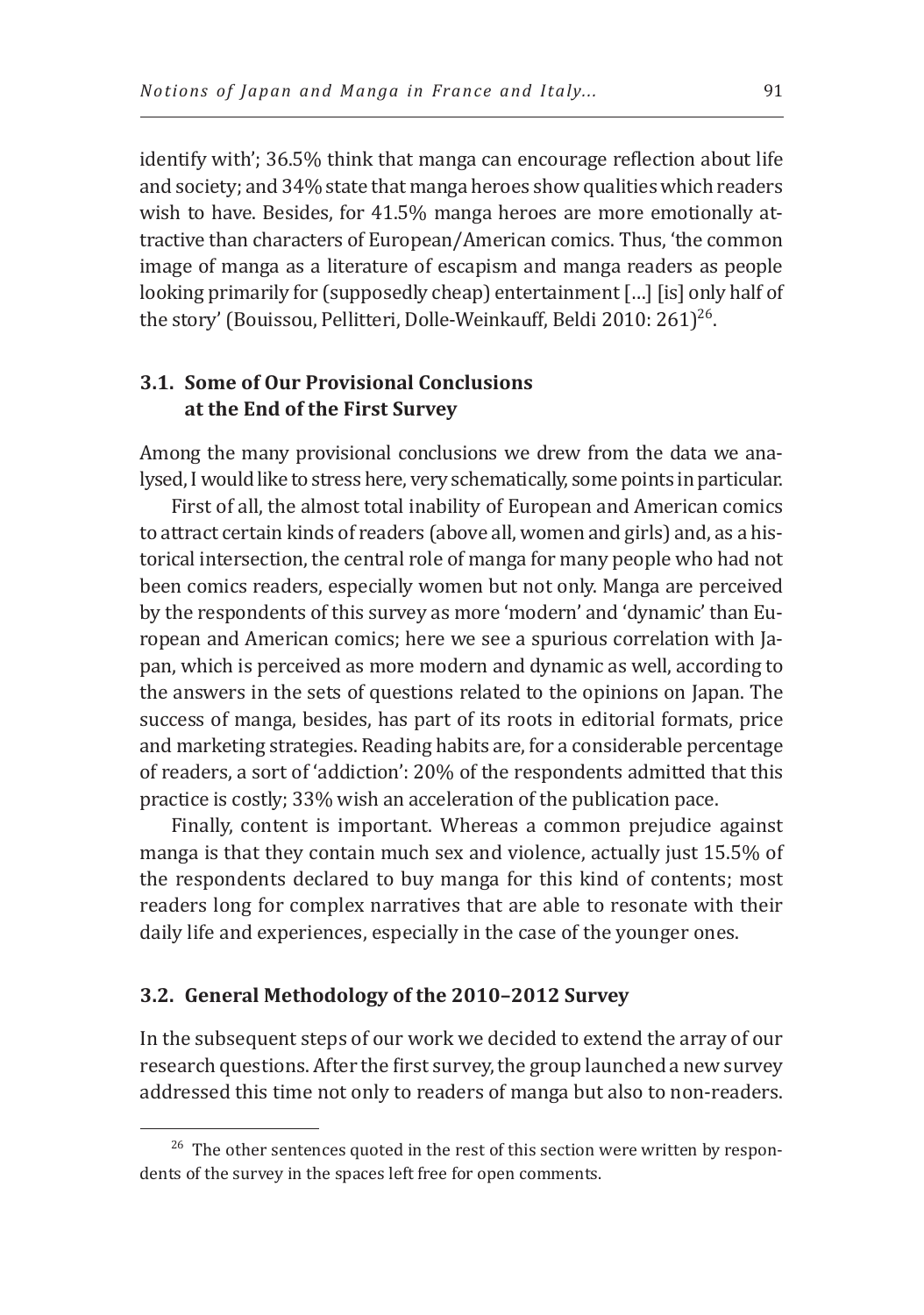The primary research goal was, now, to get information about the notions of Japan among manga readers and non-readers, and the ideas on manga, as a cultural element of Japan, among those who do not read manga.

One of the reasons to pursue this path in the second phase was the results I discovered after grouping by content the answers to the open questions positioned at the end of the first survey's questionnaire. A major theme emerged: Japan as the main set in manga stories and manga as a mirror of Japan. Below I present some representative answers, grouped according to the main themes I could identify. The answers are associated to some relevant data of the related respondent: gender, age, family situation, level of school/college education, job/study situation, profession of the father (occasionally also that of the mother is indicated, if considered relevant). All answers have been translated into English from Italian, or German, or French. A *Leitmotiv* of all these comments could be summed up in the concept of an '*imagined* ['imaginary'] Japan' (Rafoni 2004, Sabre 2006), a concentrate of stereotypes and prejudices mixed with more realistic and reality-based notions.

# **Relationships with Manga and a Imaginary Japan among Fans in the Open Questions of the First Survey**

- A. Relationships with Japan
- a) Japan as a Life Destination

• *Female, 30 y.o., in family, high school graduate, employed as graphic designer*

Japan is the only place where I would like to live and I can really say that, being 30 years old already. The Japanese are very much like me in their way of thinking, they respect very much their neighbours, are polite, are civilized. The perfect opposite of Italians and Italy overall.

• *Female, 18 y.o., in family, professional school graduate, unemployed, father: hotel manager*

I wish I were born in Japan. Downthere, social life is so much easier because when you are still at school there are so many chances to get a job, using school uniforms is one of the finest things because so ALL are like the same… it seems to me that relationships with others are easier…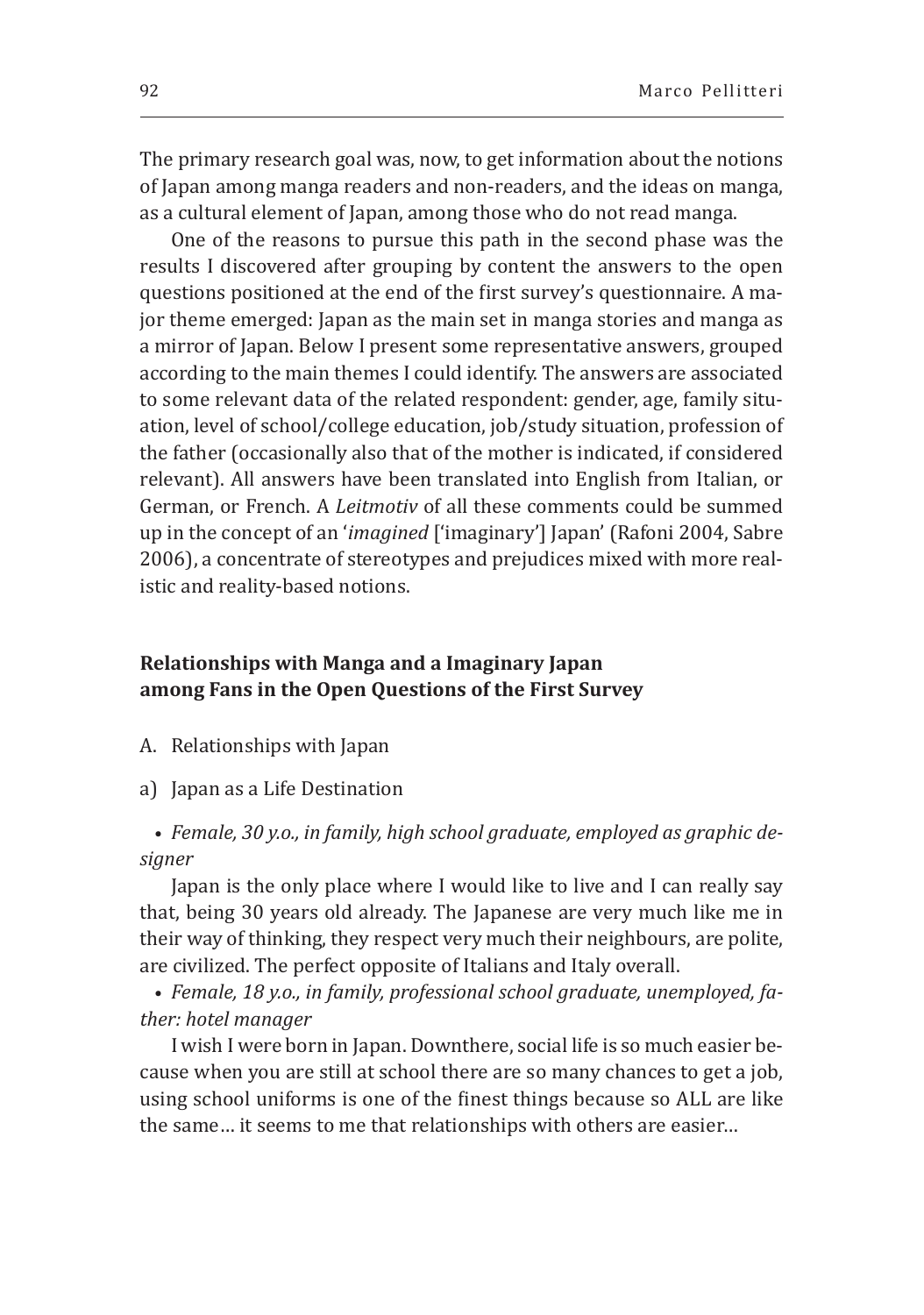#### b) Japan as a Complex, Contradictory Place

• *Female, 19 y.o., in family, high school graduate, university student, father: bank employee*

Japan is a nation technologically more advanced than the West. Apparently, it hence appears more vital and very advanced for what concerns justice. But this is just a surface image: that is, everything in Japan is about appearance. Inside their daily life, every person struggles to be someone, and not to just live their lives. In Japan the greater good is more important than the individual, and this makes that society exist as we know it; and this brings to a 'killing' of the individual, which is both a psychological and a social death for those who are not able to keep up with machines.

• *Female, 17 y.o., in family, high school student, father: public servant*

Perhaps there is in Japan the highest number of maniacs, given all these idols and all these dirty magazines… I would say that in Japan there is this atmosphere… a little… <\_< ' ... but I don't know if I'm wrong.

- c) Wrong about Japan: the Belief to Understand Japan through Manga
	- *Female, 14 y.o., in family, high school student, father: chartered accountant* Japan is a bizarre country, it is free, and there are not even those prej-

udices people have in daily life in our countries [in Europe], they accept others as they are, for example homosexuals […].

• *Female, 16 y.o., in family, high school student, father: craftsman* Japan, in my opinion, can be defined as one of the few countries capa-

ble to sustain a development without harming […] wildlife.

B. Relationships with Manga

- a) Manga as a Bridge to Japan
	- *Female, 17 y.o., in family, high school student, father: factory worker*

Manga introduced me to a culture very far from our country, but a culture which, nevertheless, remains mysterious. However, I hope that Japan will be more and more taken into consideration in Italy, but, judging from manga salers, I guess this process is still ongoing… who knows if certain prejudices will ever vanish.

• *Female, 18 y.o., in family, high school student, father: policeman (and mother: school teacher)*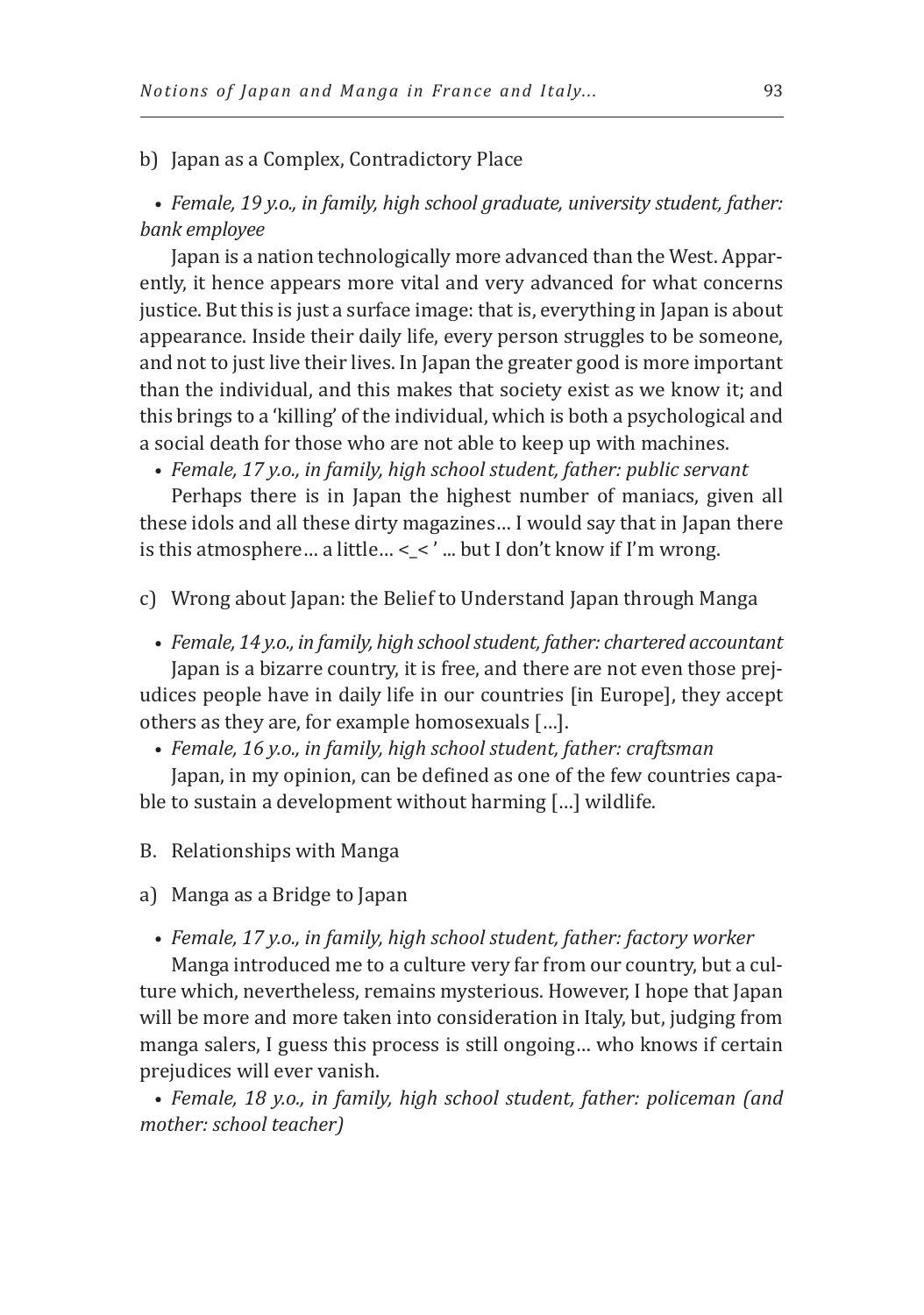I see Japan as a fantastic, compelling world, like a twister which kidnapped and conquered me. All of this happened thanks to the passion for manga, which gave birth to my interest and curiosity for the Japanese universe, a curiosity which has soon become a passion. Now I have approached all the aspects of the language and the culture, and I have even changed my field of study. Today, after almost six years reading manga, I have a new dream… I want to reach my wonderland, the mythical country of the rising sun, where I hope I will spend a big part of my life.

#### b) Manga from Entertainment to Deep Passion

• *Female, 20 y.o., in family, high school graduate, university student, father: university professor*

Since I began to read manga and to know Japanese culture, I found a true passion to dip in (unlike previous hobbies). It is a fantastic, compelling world, and I find it is very educational: I am just sorry that many consider manga as childish comics.

• *Female, 22 y.o., in family, high school graduate, university student, father: businessman*

I believe art is a mirror of society. Manga is a typically oriental art, but in such a globalized world society as well is getting orientalized, so that we can read manga and get astonished about how Japan is different from Europe in its traditions and habits, but at the same time very similar for what concerns the problems of today's society.

• *Female, 16 y.o., in family, high school student, father: chartered accountant*

Manga is a world of its own, it cannot be understood by those who are full of prejudices, and above all, too mediocre. [Manga], besides being a true form of art, can trigger every kind of emotions, help creativity to develop and, this is really something, sometimes (but beware not to fall in a sickness/obsession) it can save you from situations which could drive anyone crazy.

#### c) Manga as a Help in One's Own Life

• *Female, 14 y.o., in family, high school student, father: hospital technician* Manga is often seen as a thing for children, but it host very deep themes. […] I'd have many things to say, but I don't know well how to express them. If I put them out, then, I feel like I am trivializing them. I began to love manga when I was 11 and was about to be 12. Manga helped me to overcome a bad period and, even though it seems a little stupid, it saved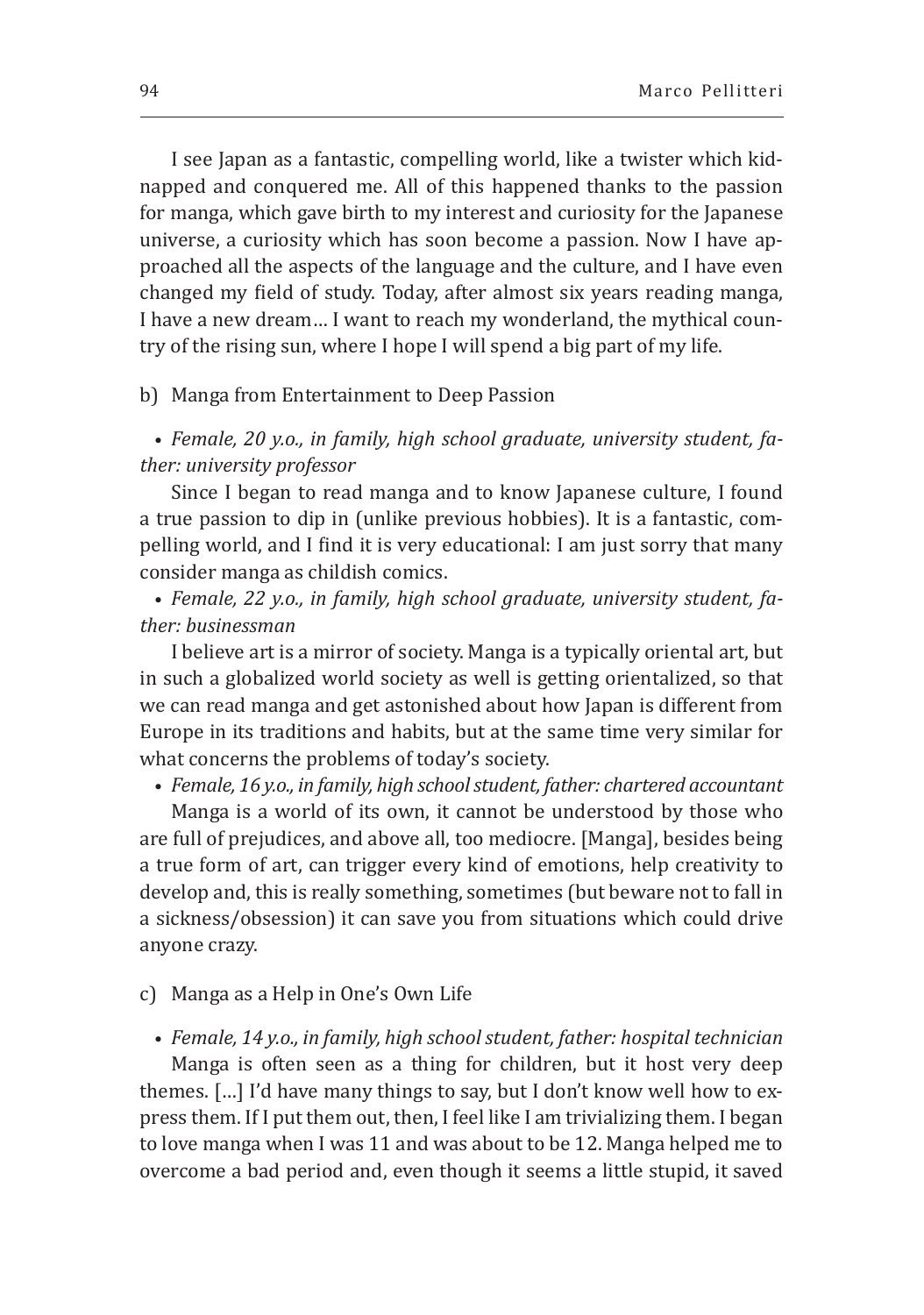me from sinking in a totally empty space, for it made me open my eyes and made me understand that what I used to see around me was not the only thing in this world.

• *Male, 14 y.o., in family, high school student, father: truck driver*

Thanks to manga I have understood many things about life.

• *Female, 18 y.o., high school graduate, university student, father: profession not declared*

Manga is a special thing to me. My life would have not been the same without it: after all, it is a part of me, a part of me which I hope I will never deny.

Data of this kind have been collected from France, Italy, Germany, Slovenia. The research is currently under further implementation. Let me also add that our work was, from 2009 to 2014, not funded by any institution. New results will be presented from 2016.

Here I present a starting comparative analysis between Italy and France, with a data set of 1,071 cases, collected between Autumn 2010 and Spring 2011 and digitally inputed in early 201227. Italy and France are the two countries whose data input has been completed so far. In the months to come, thanks to my current assignment as a Jsps research fellow, I will manage to complete the data input from the other national samples I will include in the research<sup>28</sup>.

A few words on the methodological aspects of this second survey. We built two questionnaires: one for respondents who declared to be manga readers, and one for respondents who declared not to read manga. The questionnaire for readers – very similar in its structure and questions to the questionnaire used in the first survey – was significantly longer than the

 $27$  I warmly thank the members of the Italian website Animeclick.it (specialized in news and criticism on manga and anime) and the NewType Media non-profit cultural association, for their digital inputing of the Italian questionnaires: Francesco Belloni, Alberto Centioli, Lara Dalla Valle, Renato Pappadà, Valeria Russo. For the data input of a part of the French questionnaires I heartfully thank Guillaume Makowski (France) and Carla Mossolin (Italy).

 $28$  On this occasion I would like to cite and thank in particular Prof. Bernd Dolle-Weinkauff (J. W. Goethe Universität, Frankfurt/Main), one of the three pillars of the Manga Network, for his work on the German sample, and Ms Katarina Kunstelij (Ba in Japanology at the University of Ljubljana in 2013) for her effort with the Slovenian sample. Their national samples, and those from other countries, will be digitally processed in the close future.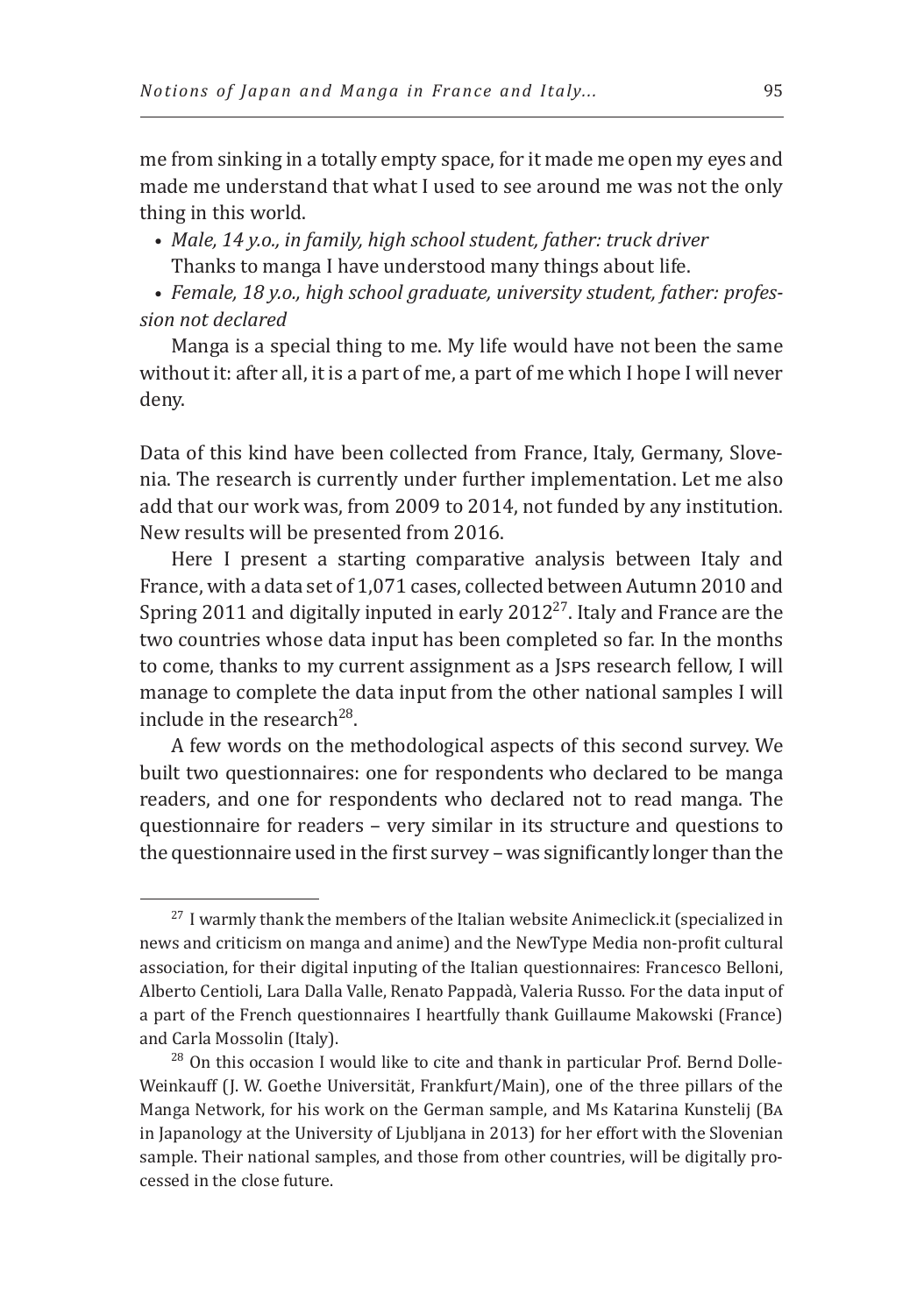The composition of our current sample is as follows. Italian readers: 205; French readers: 553; Italian non-readers: 37; French non-readers: 276. Total number of readers: 758; total number of non-readers: 313. The aforementioned practical difficulties have produced at the present time a smaller sample in Italy. Male readers are in total 49.2% of the sample, female readers 50.8%; the age cohorts of the respondents are as follows: children (6–12 y.o.): 1.4%; adolescents (13–20): 50.0%; young adults (21–30): 38.7%; adults (31–45): 7.9%; old adults (more than 46 years of age):  $1.7\%^{29}$ .

I will here display my initial statistical tests, driven by a set of basic research questions. These research questions will deserve a multivariate analysis, but in any ideal path of statistical investigation the first step is the presentation of the overall scenario.

## **4. Basic Research Questions from the 2010–2012 Survey**

The basic questions we wanted to be answered were the following:

1) *what are the notions of manga among manga non-readers?*

2) *what are the differences in the notions of Japan among manga readers and non-readers?*

3) and, as cumulative questions: *can we observe specific trends related to such notions?*, and if so, *in correlation to which main socio-demographical independent variables?*

The main independent variables we selected are gender and age cohort; and in this initial phase of the analysis, the first factor we wanted to look into was that of 'being vs. not being a manga reader'. It was observed that the reading of manga has an impact upon the perception of Japan among readers: manga readers think of Japan less in terms of stereotypes than non-readers. But we also had to check if this variable changes according to nationality.

To explore these issues, the questionnaire presented two sets of questions:

 $29$  For what concerns the means of selection of the samples, please refer to our publications related to the first phase of the research project: the criteria are the same. Namely, cf. Bouissou et al. 2010.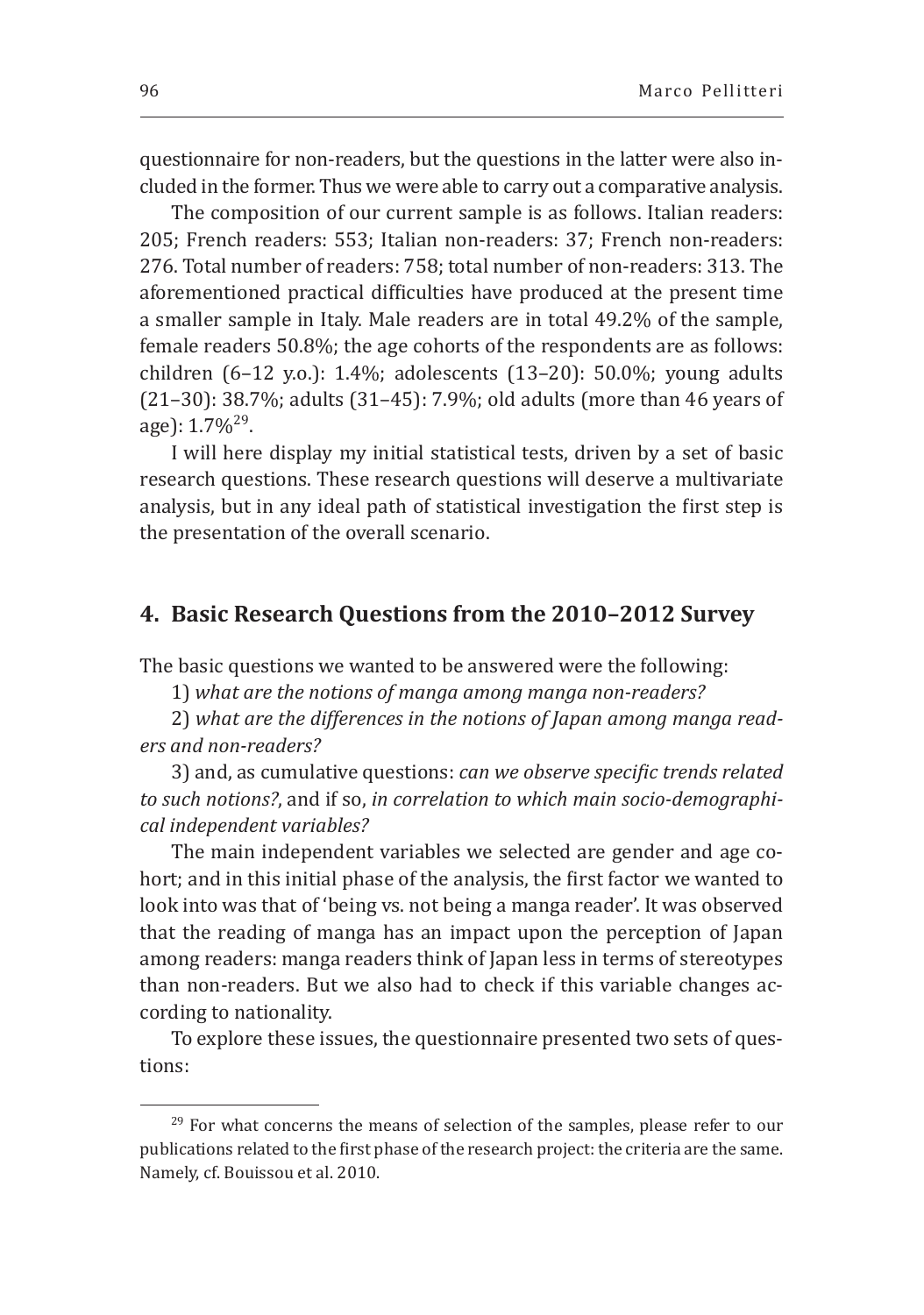1) a *set of questions with lists of pre-formulated concepts and dimensions* regarding manga and Japan among which the respondents had to choose – this set of questions is the same as in the questionnaire of the first survey;

2) *open questions* asking for free definitions on manga and on Japan.

The open questions were the most significant novelty in the questionnaires of the second phase; they required the classification and codification of each single word written by the respondents. The words on manga and on Japan emergent from the survey are very revealing not only in themselves, but also with respect to the choice of words and the frequency by which some of them surfaced. I have created a set of dimensions for both the categories 'Japan' and 'Manga'. The words have been put into each one of these dimensions, according to their meaning. The lists of words count about 170 items for the Japan list and 150 for the Manga list (synonyms have been assigned one single numeric code). The request of writing free words on manga was made only in the questionnaire for non-readers: we were interested the most in what non-readers think of manga and what concepts they associate manga with. Regarding manga readers, the same question seemed to us less interesting at this time.

I have operationalized seven dimensions related to the notions about manga.

• 1st dimension: *genres, characters and authors*;

• 2nd dimension: *links between manga and other media* (i.e. anime and video games);

• 3rd dimension: *public discourse on manga*;

• 4th dimension: *linguistic features of manga*;

• 5th–6th–7th dimensions: *notions and imagery coming from manga* (of *positive*/*neutral*/*negative* kind).

The dimensions for the images of Japan originally classified by us were 16 (as in Bouissou 2012), which for this article I have further re-grouped and operationalized into 6; but in this case the dimensions were created *ex ante*, that is, on the basis of our starting hypotheses:

- 1st dimension: *Japan's pop culture*;
- 2nd dimension: *traditional and exotic Japan*;
- 3rd dimension: *Japan in war and crisis*;
- 4th dimension: *modern and seducing Japan*;
- 5th dimension: *life and values in Japan*;
- 6th dimension: *Japanese language and other*.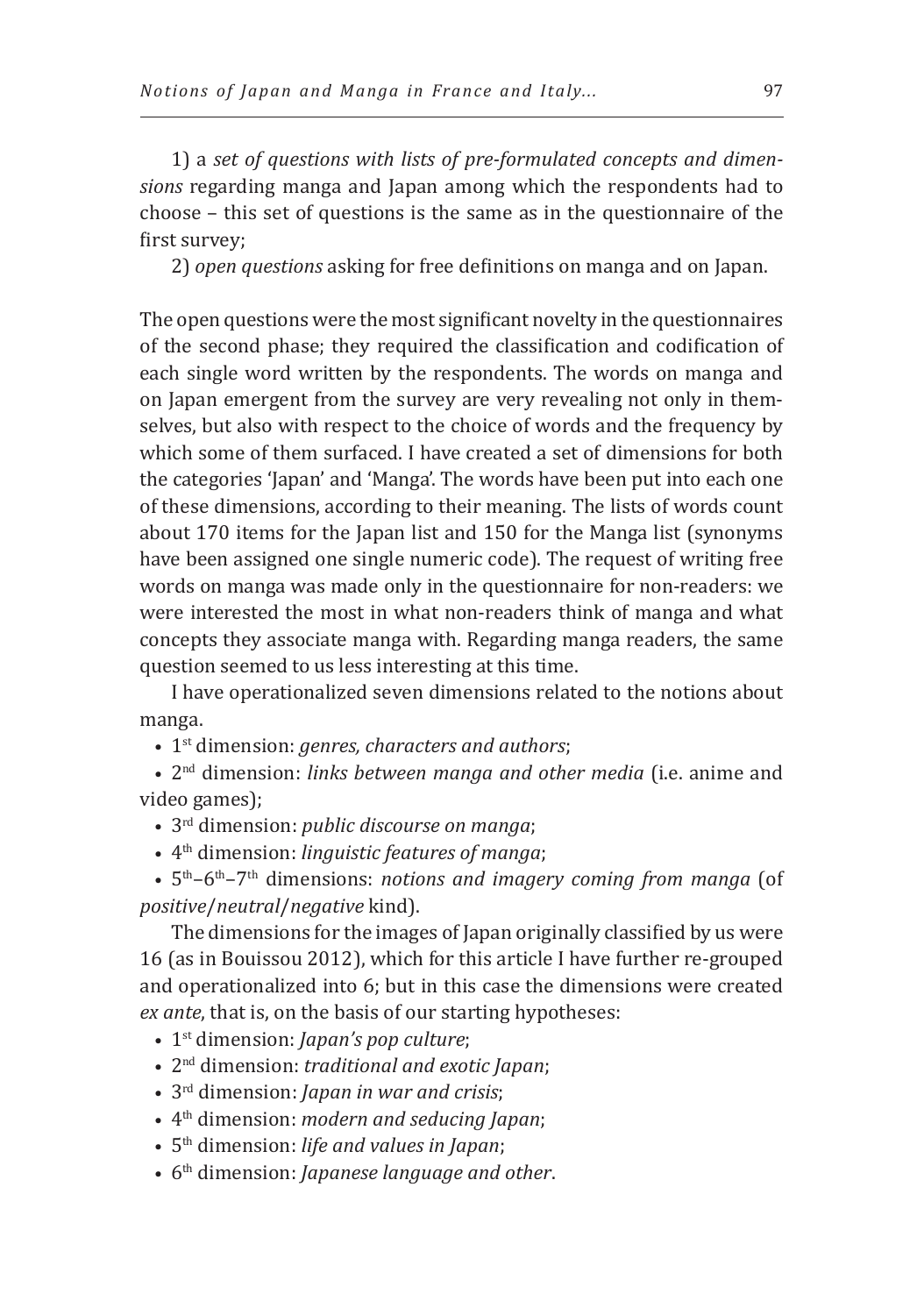# **5. The First Main Results from the 2010–2012 Survey**

The most frequent words related to manga deal with one category: manga as a bridge to other worlds, seen under a descriptive light. Table 1 shows the definitions pertaining to manga as a cauldron of features related to visual storytelling, genres, characters and authors.

**Table 1. The six words manga non-readers think of when they read the word 'manga'. Recodification into thematic areas and incidence of the words written by respondents to each area. General frequencies (Column %; N=270; Missing=43)**

|                                                | $\%$ |
|------------------------------------------------|------|
| Genres, characters and authors                 | 14.3 |
| Links to other media (anime and video games)   | 7.4  |
| Public discourse on manga                      | 7.2  |
| Linguistic features of manga                   | 18.4 |
| Ideas and imagery coming from manga / neutral  | 29.6 |
| Ideas and imagery coming from manga / negative | 11.8 |
| Ideas and imagery coming from manga / positive | 11.3 |

The crossing of these indexes with gender does not show strong changes in the overall picture. We can observe that women tend more than men to include manga in the framework of imagery and languages, while men in that of genres, characters and authors (Table 2).

**Table 2. The six words manga non-readers think of when they read the word 'manga' according to gender. General frequencies (Column %; N=270; Missing=43)**

| <b>Thematic areas</b>                        | Gender (%) |        |  |  |
|----------------------------------------------|------------|--------|--|--|
|                                              | Male       | Female |  |  |
| Genres, characters and authors               | 17.5       | 10.9   |  |  |
| Links to other media (anime and video games) | 9.4        | 5.3    |  |  |
| Public discourse on manga                    | 6.0        | 8.2    |  |  |
| Linguistic features of manga                 | 17.3       | 192    |  |  |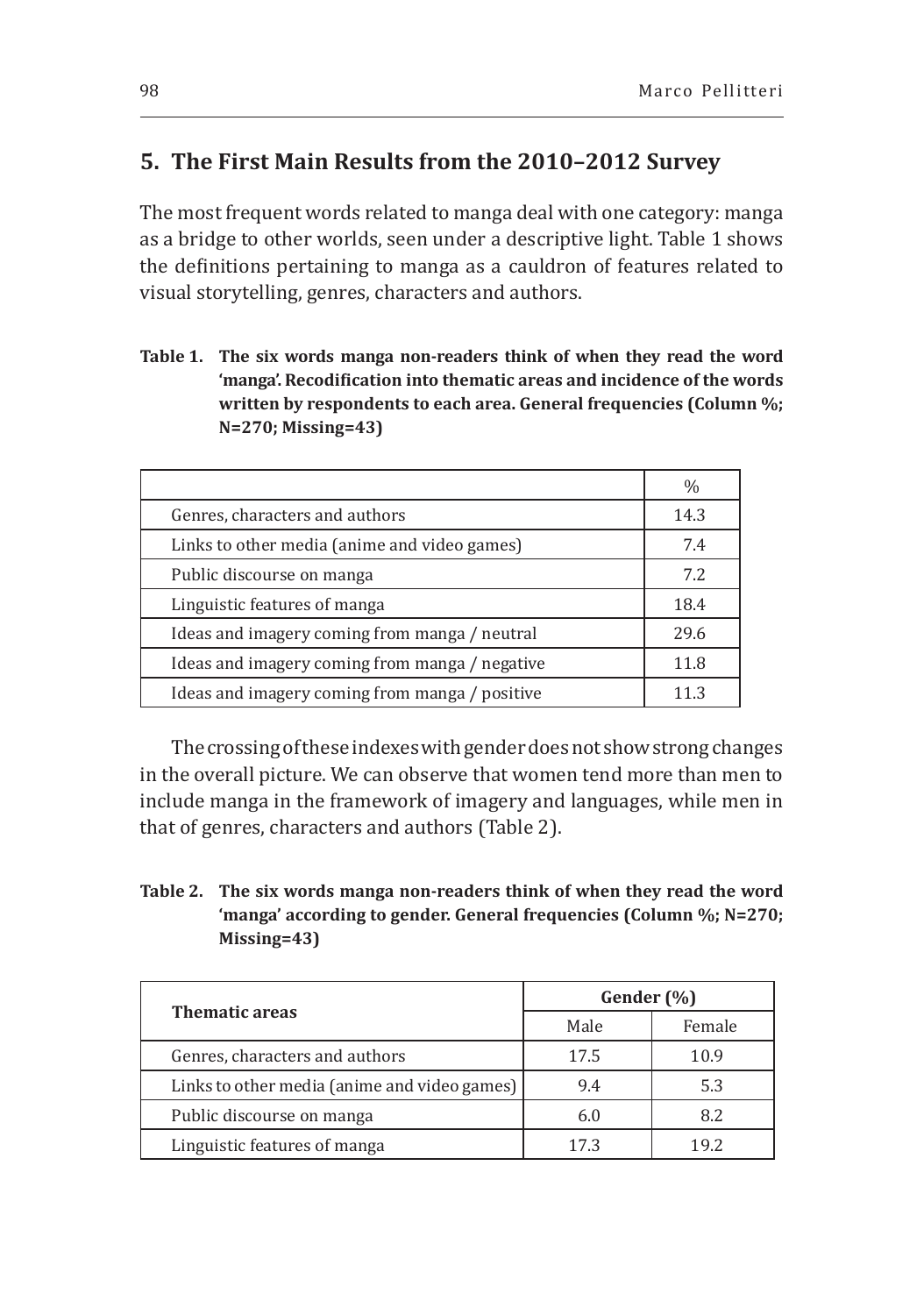| <b>Thematic areas</b>                          | Gender (%) |        |  |  |
|------------------------------------------------|------------|--------|--|--|
|                                                | Male       | Female |  |  |
| Ideas and imagery coming from manga / neutral  | 28.2       | 31.6   |  |  |
| Ideas and imagery coming from manga / negative | 9.8        | 13.9   |  |  |
| Ideas and imagery coming from manga / positive | 11.8       | 109    |  |  |

The situation does not vary at all when the independent variable tested is age (Table 3). With the increase of age, there is a decreasing tendency to consider manga in terms of genres, characters and authors; the same tendency is noticed in relation to themes concerning the public discourse on manga. Furthermore, let us note how adults and old adults respond to manga's language and imagery: these two subgroups more often recognize manga's nature as a visual language and tend to assign to it neutral or positive imaginative features.

|                                                   | Age cohort $(\%)$             |                              |                            |                       |
|---------------------------------------------------|-------------------------------|------------------------------|----------------------------|-----------------------|
| <b>Thematic areas</b>                             | Teen-<br>agers<br>$(13 - 20)$ | Young<br>adults<br>$(21-30)$ | <b>Adults</b><br>$(31-45)$ | 0ld<br>adults<br>(46) |
| Genres, characters and<br>authors                 | 15.6                          | 14.0                         | 12.0                       | 5.7                   |
| Links to other media<br>(anime and video games)   | 5.3                           | 10.2                         | 11.8                       | 5.4                   |
| Public discourse on manga                         | 7.9                           | 7.0                          | 5.3                        | 3.3                   |
| Linguistic features of<br>manga                   | 17.2                          | 16.6                         | 14.3                       | 17.0                  |
| Ideas and imagery coming<br>from manga / neutral  | 30.2                          | 30.2                         | 37.1                       | 28.7                  |
| Ideas and imagery coming<br>from manga / negative | 13.7                          | 11.2                         | 4.8                        | 13.7                  |
| Ideas and imagery coming<br>from manga / positive | 10.1                          | 10.8                         | 14.7                       | 26.2                  |

**Table 3. The six words manga non-readers think of when they read the word 'manga' according to age. General frequencies (Column %; N=268; Missing=45)**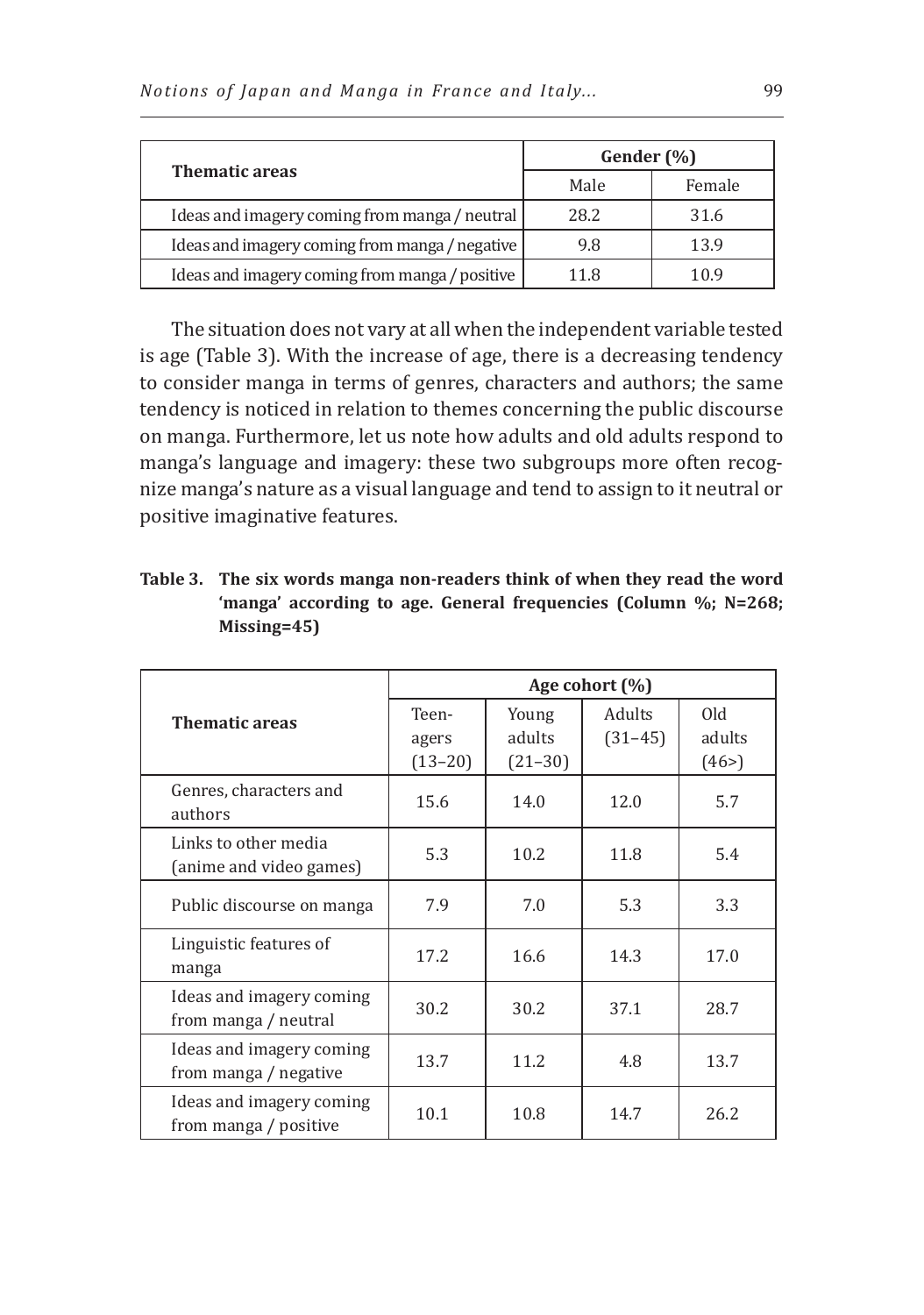The core of this outlook is the respondents' image of Japan (Table 4). For what concerns this topic, the independent variables to be used in this earlier phase were gender and age cohort. Here the most interesting and relevant difference is among male and female respondents, in the non-readers sample, for what concerns Japan seen as a traditional and exotic place: 28.1% of men and 54.9% of women. It is a steady correlation, as also stated by a good value of the Pearson's  $X^2$  – that is, the coefficient of correlation, a value which measures the significance and 'strength' of the correlation between two variables.

There are some relevant differences between Italy and France for what concerns the notions of Japan, both in general and according to gender. First of all, in Italy the dominant idea of Japan is the traditional/exotic one (45.4%, vs. 19.0% of the pop-cultural framing), while in France the dominant notion is the pop-cultural one (47.3%, vs. 36.2% of the classic/exotic framing). Within the national samples, this is the situation: in Italy, the pop-cultural framing is selected by 21.7% of men and 11.9% of women, while in France by 37.1% of men and 35.0% of women; the traditional/ exotic framing is selected in Italy by 44.2% of men and 45.0% of women, in France by 27.8% of men and 42.4% of women. This means that in France (and slightly in Italy) women frame Japan more as a traditional/exotic culture than men; and, while in France there is a balance between genders for what concerns the pop-cultural framing, in Italy almost the double of men over women see Japan in its pop-cultural features. The other relevant framing, Japan in war and crisis, shows that men are more inclined to see Japan this way (Italy: 8.5% males, 3.7% females; France: 10.6% and 6.0%).

**Table 4. The six words manga readers and non-readers think of when they read the word 'Japan'. Recodification into thematic areas and incidence of the words written by respondents to each area, according to gender (Column %; N=1066; Missing=5)**

|                                |             | Pearson's      |              |                |  |
|--------------------------------|-------------|----------------|--------------|----------------|--|
| Image of Japan: thematic areas | Male $(\%)$ | Female $(\% )$ | Total $(\%)$ | $\mathbf{X}^2$ |  |
| Japan's pop culture            |             |                |              |                |  |
| Readers                        | 38.8        | 37.3           | 38.1         |                |  |
| l Non-readers                  | 16.4        | 16.8           | 16.7         | 1.120          |  |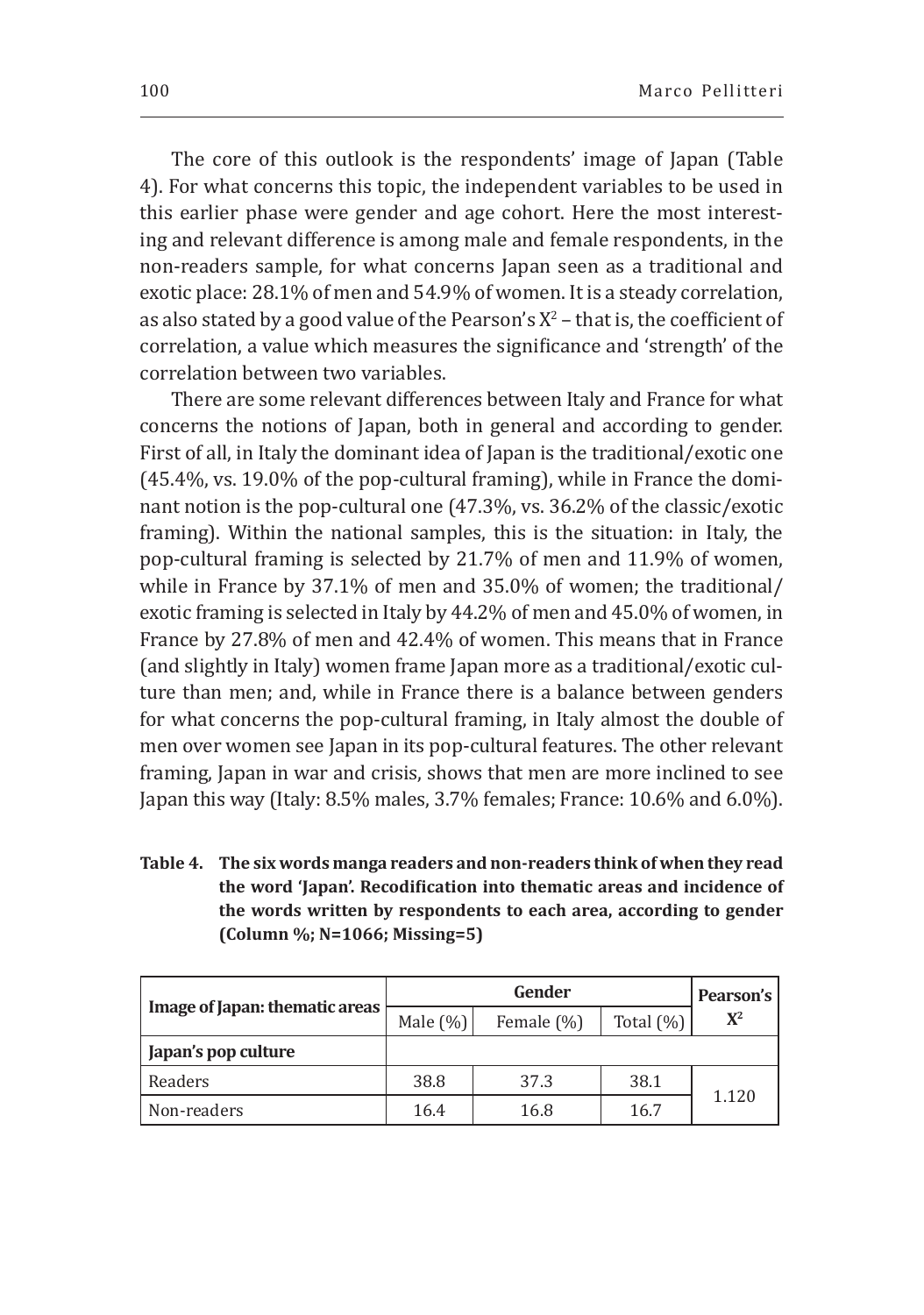|                                     |             | Pearson's  |              |                |
|-------------------------------------|-------------|------------|--------------|----------------|
| Image of Japan: thematic areas      | Male $(\%)$ | Female (%) | Total $(\%)$ | $\mathbf{X}^2$ |
| <b>Traditional and exotic Japan</b> |             |            |              |                |
| Readers                             | 33.0        | 36.7       | 34.7         | 13.952         |
| Non-readers                         | 28.1        | 54.9       | 43.9         |                |
| Japan in war and crisis             |             |            |              |                |
| Readers                             | 7.1         | 4.2        | 5.7          | 7.682          |
| Non-readers                         | 19.5        | 9.2        | 12.8         |                |
| <b>Modern and seducing Japan</b>    |             |            |              |                |
| Readers                             | 9.8         | 9.5        | 9.7          |                |
| Non-readers                         | 15.6        | 14.7       | 15.1         | 0.0            |
| Life and values in Japan            |             |            |              |                |
| Readers                             | 3.0         | 3.6        | 3.3          | 0.74           |
| Non-readers                         | 2.3         | 2.2        | 2.2          |                |
| Japanese language and other         |             |            |              |                |
| Readers                             | 0.5         | 2.2        | 1.3          |                |
| Non-readers                         | 0.0         | 0.0        | 0.0          | 3.455          |

Finally, let us see the thematic areas in which Japan is framed according to age (Table 5). The counterposition 'Japan framed as a pop culture vs. Japan framed as a traditional and exotic culture' is relevantly correlated to the age of manga readers from childhood to adult life: with the increase of the age, respondents see Japan's culture less as a pop culture and more as a traditional culture and an exotic place. Non-readers tend to see Japan mostly and always in a traditional and exotic fashion, irrespective of their age. In this case, it appears already from these simple statistical tests how the reading of manga may influence the framing of Japan between the two poles pop/traditional. The other dimensions appear marginal, nor show neat, linear correlations.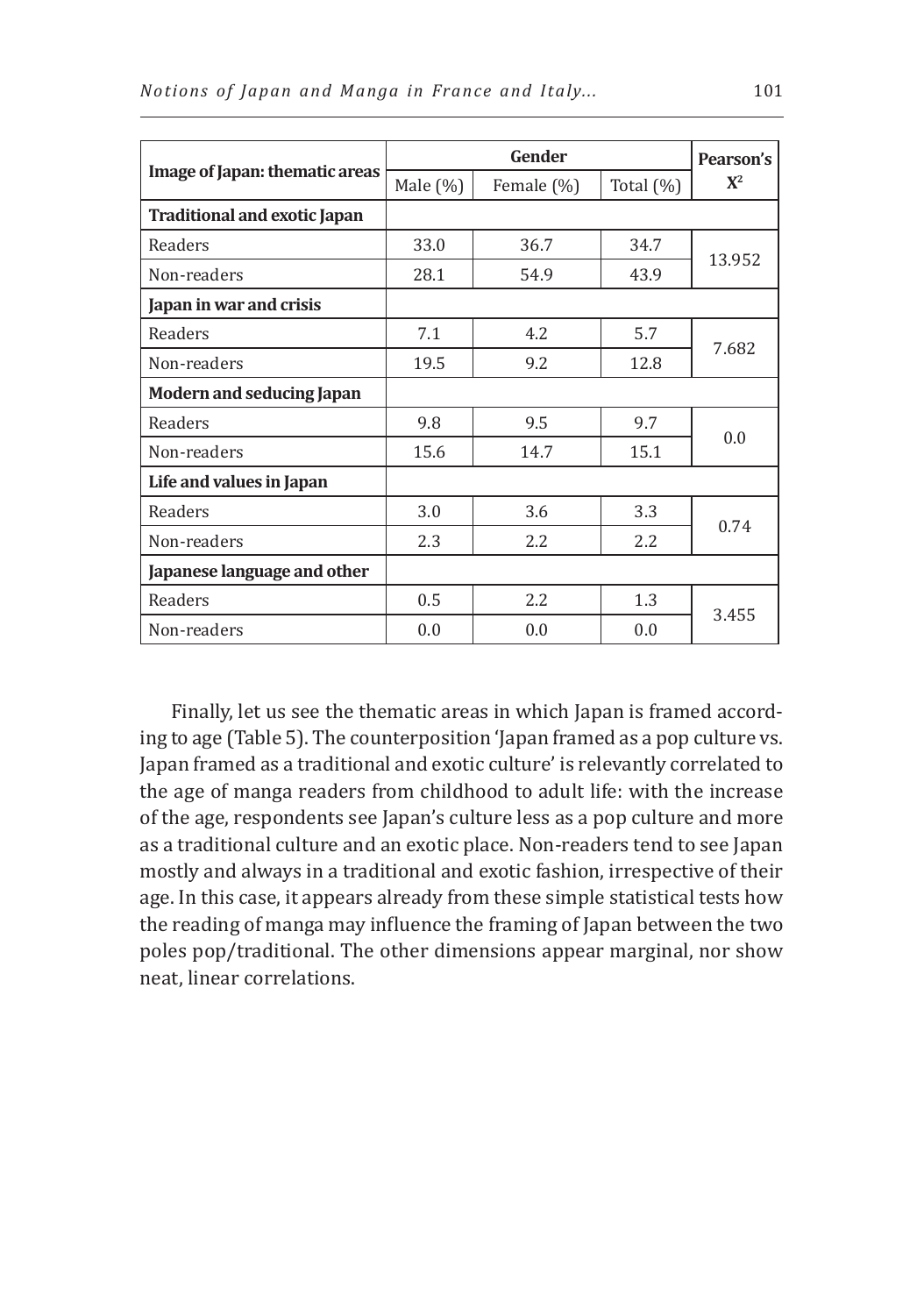**Table 5. The six words manga readers and non-readers think of when they read the word 'Japan'. Recodification into thematic areas and incidence of the words written by respondents to each area, according to age cohort (Column %; N=1071)**

|                                        | Age cohorts          |                         |                                |                              |                       |              |                             |
|----------------------------------------|----------------------|-------------------------|--------------------------------|------------------------------|-----------------------|--------------|-----------------------------|
| Image of Japan:<br>thematic areas      | Children<br>$(6-12)$ | Tenagers<br>$(13 - 20)$ | Young<br>adults<br>$(21 - 30)$ | <b>Adults</b><br>$(31 - 45)$ | Old<br>adults<br>(46) | Total<br>(%) | Pearson's<br>$\mathbf{X}^2$ |
| Japan's pop<br>culture                 |                      |                         |                                |                              |                       |              |                             |
| Readers                                | 66.7                 | 44.1                    | 35.2                           | 20.3                         | 33.3                  | 38.4         | 22.325                      |
| Non-readers                            | 0.0                  | 21.4                    | 8.5                            | 6.3                          | 13.3                  | 16.8         |                             |
| <b>Traditional and</b><br>exotic Japan |                      |                         |                                |                              |                       |              |                             |
| Readers                                | 20.0                 | 27.1                    | 38.3                           | 52.2                         | 100.0                 | 34.5         |                             |
| Non-readers                            | 0.0                  | 45.9                    | 39.0                           | 50.0                         | 46.7                  | 44.3         | 14.601                      |
| Japan in war<br>and crisis             |                      |                         |                                |                              |                       |              |                             |
| Readers                                | 0.0                  | 13.8                    | 11.0                           | 12.5                         | 13.3                  | 12.9         |                             |
| Non-readers                            | 0.0                  | 8.6                     | 6.9                            | 9.4                          | 11.1                  | 7.9          | 2.692                       |
| <b>Modern</b> and<br>seducing Japan    |                      |                         |                                |                              |                       |              |                             |
| Readers                                | 13.3                 | 7.0                     | 11.4                           | 13.0                         | 0.0                   | 9.6          | 2.552                       |
| Non-readers                            | 0.0                  | 14.8                    | 13.4                           | 25.0                         | 13.3                  | 14.9         |                             |
| Life and values<br>in Japan            |                      |                         |                                |                              |                       |              |                             |
| Readers                                | 0.0                  | 2.1                     | 3.7                            | 5.8                          | 0.0                   | 3.1          | 4.137                       |
| Non-readers                            | 0.0                  | 2.0                     | 3.7                            | 0.0                          | 0.0                   | 2.3          |                             |
| Japanese lan-<br>guage and other       |                      |                         |                                |                              |                       |              |                             |
| Readers                                | 0.0                  | 2.1                     | 0.9                            | 0.0                          | 0.0                   | 1.4          | 2.136                       |
| Non-readers                            | 0.0                  | 0.0                     | 0.0                            | 0.0                          | 0.0                   | 0.0          |                             |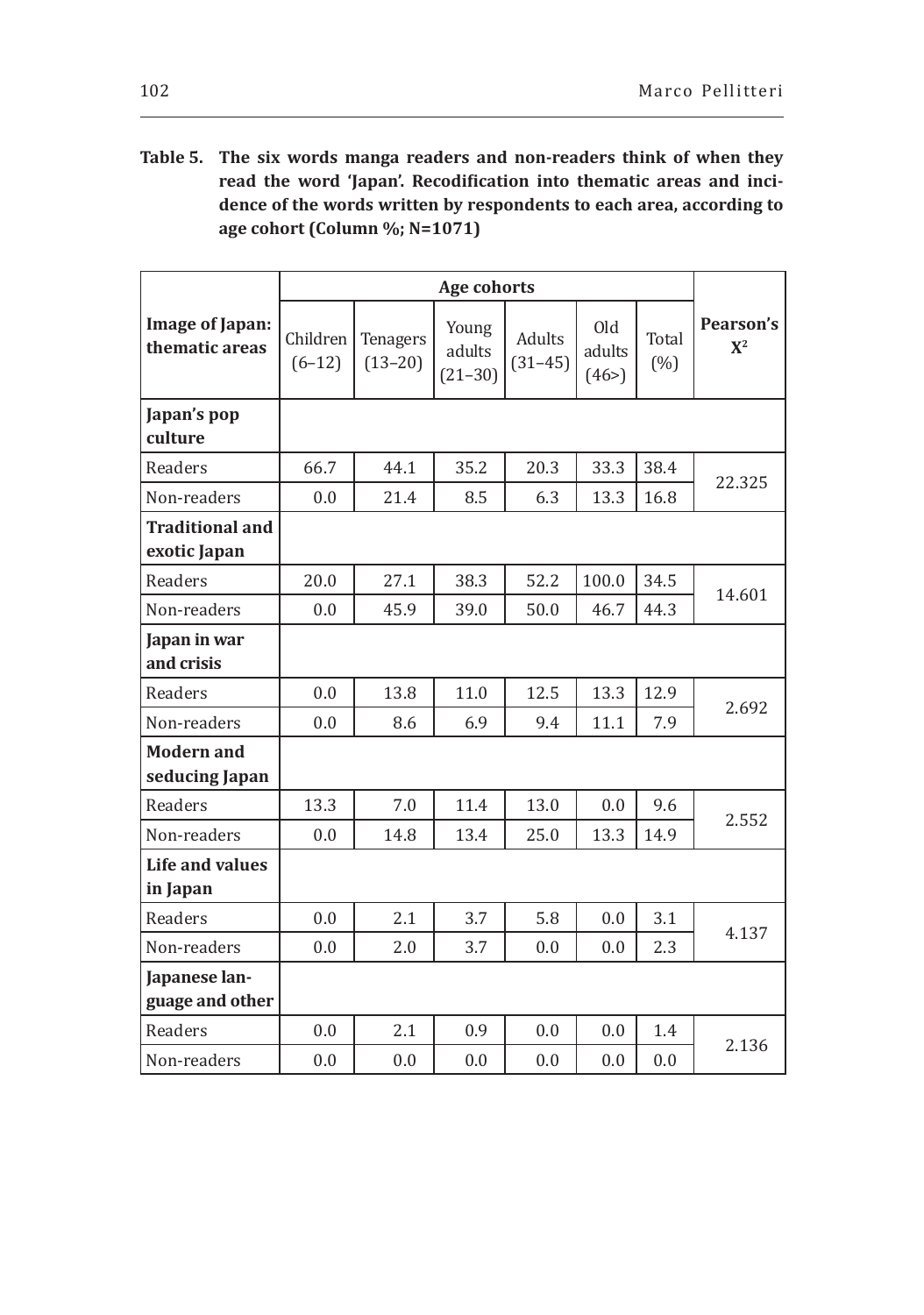There are two last observations, which do not need any further crosstable here.

First: both in France and Italy, apart from some small exceptions, we could notice comparable trends in the three main framings of Japan (pop culture, traditional/exotic culture, war and crisis) according to age group: with the increase of age, the tendency to describe Japan in terms of pop culture and in terms of war events decreases; on the contrary, the traditional/exotic framing increases. Pop-cultural framing: children (Italy 100.0%, France 61.5%), teens (It 20.8%, Fr 37.1%), young adults (It 18.4%, Fr 34.2%), adults (It 8.0%, Fr 31.4%), old adults (It 10.0%, Fr 25.0%); traditional/exotic framing: children (It 0.0%, Fr 23.1%), teens (It 39.6%, Fr 33.5%), young adults (It 44.7%, Fr 36.0%), adults (It 48.8%, Fr 57.1%), old adults (It 5.0%, Fr 62.5%); war/crisis framing: children (It 0.0%, Fr 0.0%), teens (It 8.3%, Fr 8.6%), young adults (It 5.3%, Fr 7.5%), adults (It 8.0%, Fr 11.4%), old adults (It 10.0%, Fr 12.5%). Although the general pattern of the pop-cultural framing is higher in the French sample and that of the traditional/exotic one is higher in Italy (there are no relevant differences about the war/crisis framing in the two samples), the trends are similar.

The second observation applies to the education variable. While, in general, manga was regarded more or less neutrally as a cauldron of imageries and ideas, with the increase of the education level manga was considered rather a carrier of non-dangerous ideas and imagination. The strength of this correlation was supported by high values of the Pearson's coefficient. On the contrary, the framing of manga as a language does not depend on the education level.

# **6. Final Remarks**

First of all, concerning the notions of manga among non-readers: the ideas emerging are generally descriptive and positive. That is, 'positive' in their not being negative. This, combined with the qualitative data I had already collected (Pellitteri 2010: 497–513), shows the powerful permeation of manga, and of the notion of manga as a reading form among others, in the Italian and French social-cultural contexts. Both countries have seen in the past 30 years three generations of readers approaching manga: the third generation is today in its teen age and is growing up in a culture where many art festivals and conventions on Japan and manga are yearly organized. The domestication of manga as a cultural form has almost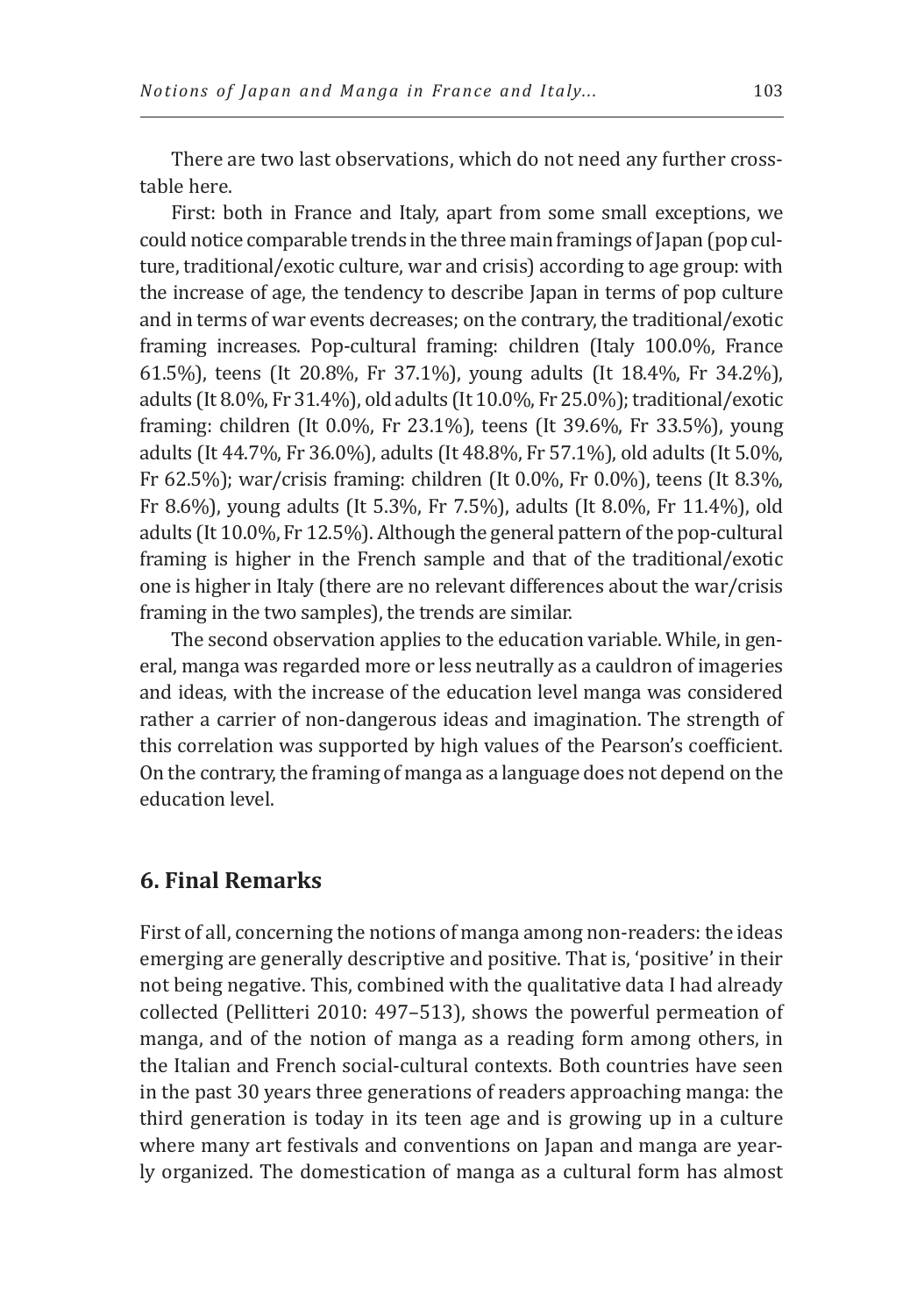reached its accomplishment, thanks to a co-presence of factors which include anime on television and in theatres: among the terms chosen to define manga, many non-readers wrote words like 'Miyazaki', 'Lupin the 3rd' and others which, in the perception of French and Italian fans and also in the public discourse, are much more related to anime than to manga.

Concerning the images of Japan, it appears that the very same stereotypes and cultural framings are at play both among non-readers and readers. This means, in a few words, that the history of manga in these two countries has given rise to correct notions of this medium among non-readers, while at the same time manga itself has not led manga readers to frame Japan in alternative ways with respect to old stereotypes and clichés.

On the one hand, we can infer that stereotypes and framings of Japan coming from outside the world of manga are still widespread: in mainstream media, in journalism, in the public discourse. But on the other hand, attention should be drawn to what kinds of 'Japans' are represented in the manga titles published in Europe, since assiduous manga readers reproduce in their perceptions the very same representations of Japan as manga non-readers do. We could provisionally say that the cultural power of manga is self-referential: manga sales are good, manga is 'cool' and a matter of discussion among fans and also in the mainstream media, but it appears that the cultural and commercial power of a typically Japanese product, such as manga, does not always coincide with 'soft power', at least not in the way Japan as a national culture and a people are perceived at large. Now, the concept of soft power, as introduced by Joseph E. Nye (1990), refers to the influence exerted – willingly or not – by the cultural system of a given nation onto the policies of foreign nations in regard of that very nation. It explains the impact of US culture on foreign policy of nations under the United States' area of influence. Its application to the popularity of Japanese popular culture abroad and to the 'cultural diplomacy' recently carried out by the Japanese government is more problematic. It is being discussed in the fields of Japanese studies, comparative media studies and international relations (Leheny 2006, Bouissou 2006, Lam 2007, Otmazgin 2008).

What of course emerges, in our investigation, among readers by comparison to non-readers, especially in the interviews, is a recognizable benevolence and indulgence to an abstract idea of Japan, simply because Japan is the land where manga come from. In this sense, some could infer that a slight and localized soft power is in action, but then we should introduce a new definition of soft power; at least, when speaking about Japanese pop culture.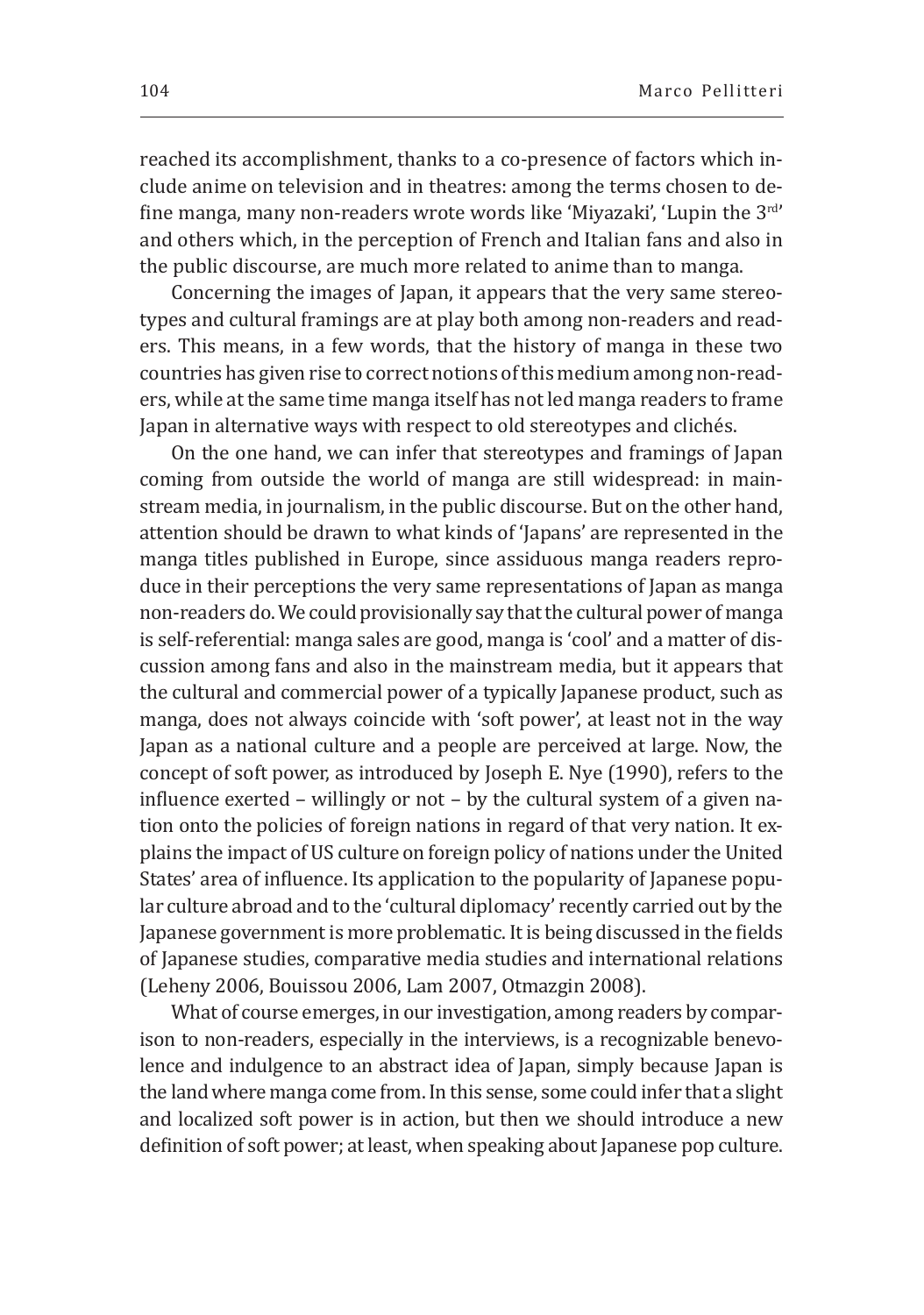## Bibliography

- Alaniz J. (2006), 'Compagni *mangafan* di Russia' [Mangafans Fellows of Russia], *Kappa Magazine*, issue 168, June, p. 4.
- Bolałek R. (2011), 'The *Naruto* fan generation in Poland: An attempt at contextualization', in: J. Berndt (ed.), *Intercultural Crossovers, Transnational Flows: Manga/ Comics*. *Global Manga Studies*, Vol. 2. Kyōto: Kyōto Seika University/International Manga Research Center, pp. 33–48.
- Bouissou J.-M. (2012), 'Does Doraemon Yeld "Soft Power"? Some Evidence from a Study on European Manga Readers', presented at the *Manga Worlds: Subculture, Japan, Japanology* international conference, Kōbe and Kyōtō (Kōbe University/International Manga Museum), 1<sup>st</sup>-3<sup>rd</sup> June.
- Bouissou J.-M. (2006), 'Pourquoi aimons-nous le *manga*? Une approche économique du nouveau *soft power* japonais' [Why do we love *manga*? An economic approach to the new Japanese soft power], *Cités. Philosophie, Politique, histoire*, 3:27, pp. 71–84.
- Bouissou J.-M., Pellitteri M., Dolle-Weinkauff B., Beldi A. (2010), 'Manga in Europe: A Short Study of Market and Fandom', in: T. Johnson-Woods (ed.), *Manga: An Anthology of Global and Cultural Perspectives*, New York – London: Continuum, pp. 253–266.
- Bourdieu P. (1979), *La distinction. Critique sociale du jugement [Distinction: A Social Critique of Judgment]*, Paris: Les Éditions de Minuit.
- Dolle-Weinkauff B. (2006), 'Comics und kulturelle Globalisierung', paper presented at the *Forschungsberichte zu Struktur und Geschichte der Comics in Deutschland* conference, 17–18 November, Universität Koblenz-Landau, available at Comicsforschung.de/tagungen/06nov\_dolle.html.
- Egmont (2007), *Shinkan*, issue 13, *Mangaprogramm*, Sommer, Köln: Egmont.
- Hibbs B. (2007), 'Tilting @ Windmills #37: Bookscan 2006', in: *Newsarama*, Newsarama. com/tilting2\_0/tilting37.html (access: October 2007; no longer online).
- JETRO (Japan External Trade Organization) (2005), *Japan Economic Monthly*, industrial report, July.
- Lam Peng Er (2007), 'Japan's Quest for "Soft Power": Attraction and Limitation', *East Asia*, 24:4, December, pp. 349–363, retrieved at corneredangel.com/amwess/papers/Japan\_soft\_power.pdf (no longer online).
- Leheny D. (2006), 'A narrow place to cross swords: "Soft power" and the politics of Japanese popular culture in East Asia', in: P. J. Katzenstein, Takashi Shiraishi (eds.), *Beyond Japan: The dynamics of East Asian Regionalism*, Ithaca (N.Y.): Cornell University Press, pp. 211–236.
- Leonard S. (2005), 'Progress Against the Law: Anime and Fandom, with Key to the Globalization of Culture', *International Journal of Cultural Studies*, Vol. 8 (9), available at Http://ics.sagepub.com/cgi/reprint/8/3/281 (access: October 2013).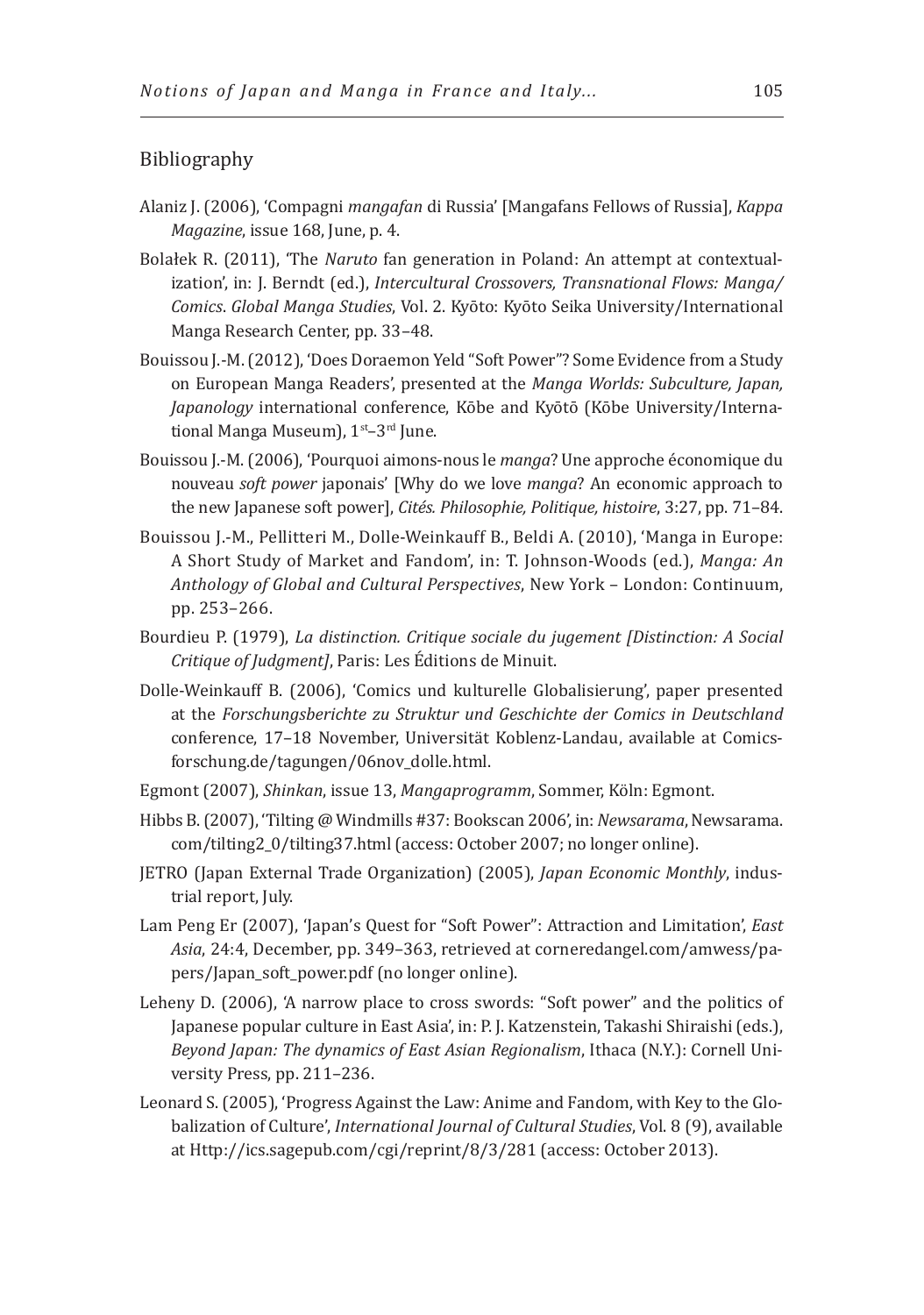- Malone P. M. (2011), 'Transcultural hybridization in homegrown German manga', in: J. Berndt (ed.), *Intercultural Crossovers, Transnational Flows: Manga/Comics*. *Global Manga Studies*, Vol. 2. Kyōto: Kyōto Seika University/International Manga Research Center, pp. 49–60.
- Nye J. S. Jr. (1990), 'Soft Power', *Foreign Policy*, 20:80, September–October, pp. 153–171.
- Otmazgin N. K. (2008), 'Contesting soft power: Japanese popular culture in East and Southeast Asia', *International Relations of the Asia-Pacific*, 8:1, pp. 73–101.
- Pasamonik D. (2005), '2005, l'année de la Mangalisation' [2005, the Year for 'Manga- -ization'], *ActuaBD*, 31 December, actuabd.com/spip.php?article3150 (access: October 2013).
- Pasamonik D. (2006a), 'Le succès des mangas: Pourquoi il ne s'arrêtera pas' [The Success of Manga: Why It Will Not Stop], *ActuaBD*, 18 January, actuabd.com/spip. php?article3200 (access: October 2013).
- Pasamonik D. (2006b), 'Shōgun, un magazine de mangas… européens!' ['Shōgun', a Magazine with Manga… from Europe!], *ActuaBD*, 26 June, actuabd.com/spip. php?article3875 (access: October 2013).
- Pellitteri M. (2014a), 'Furansu to Itaria ni okeru "Nihon" to "manga" no imēji manga dokusha/hi dokusha chōsa no dai 1-ji shuyō kekka hōkoku' [Images of Japan and manga in France and Italy: First main results of a survey among readers and nonreaders of manga], in: J. Berndt (ed.), *Global Manga Studies*, Vol. 4. Kyōto: Kyōto International Manga Museum – Kyōto Seika University, pp. 197–233.
- Pellitteri M. (2014b), 'The Italian anime boom: The outstanding success of Japanese animation in Italy 1978–1984', *Journal of Italian Cinema & Media Studies*, Vol. 2, Issue 3, pp. 363–381.
- Pellitteri M. (2012), 'A Starting Cartography of the Images of Manga in Europe among Manga Readers and Non-readers', presented at the *Manga Worlds: Subculture, Japan, Japanology* international conference, Kōbe and Kyōtō (Kōbe University/International Manga Museum),  $1<sup>st</sup>-3<sup>rd</sup>$  June.
- Pellitteri M. (2011), '*Manga* in Europa. I primi risultati di una ricerca comparativa internazionale in corso' [*Manga* in Europe. First results of an ongoing international comparative research], in: Matteo Casari (ed.), *Culture del Giappone contemporaneo. Manga, anime, videogiochi, arti visive, cinema, letteratura, teatro, architettura* [Cultures of contemporary Japan. Manga, anime, video games, visual arts, cinema, literature, theatre, architecture], Latina: Tunué, pp. 225–255.
- Pellitteri M. (2010a), 'Manga in Europe: A Short Study of Market and Fandom', paper presented at the *Intercultual Crossovers, Transcultural Flows: Manga/Anime* conference, Japanisches Kulturinstitut/Japan Foundation, Cologne (Germany), 30 September–2 October.
- Pellitteri M. (2010b), paragraph 'The *Manga* Market in Europe Today', in: J.-M. Bouissou, M. Pellitteri, B. Dolle-Weinkauff, A. Beldi, 'Manga in Europe: A Short Study of